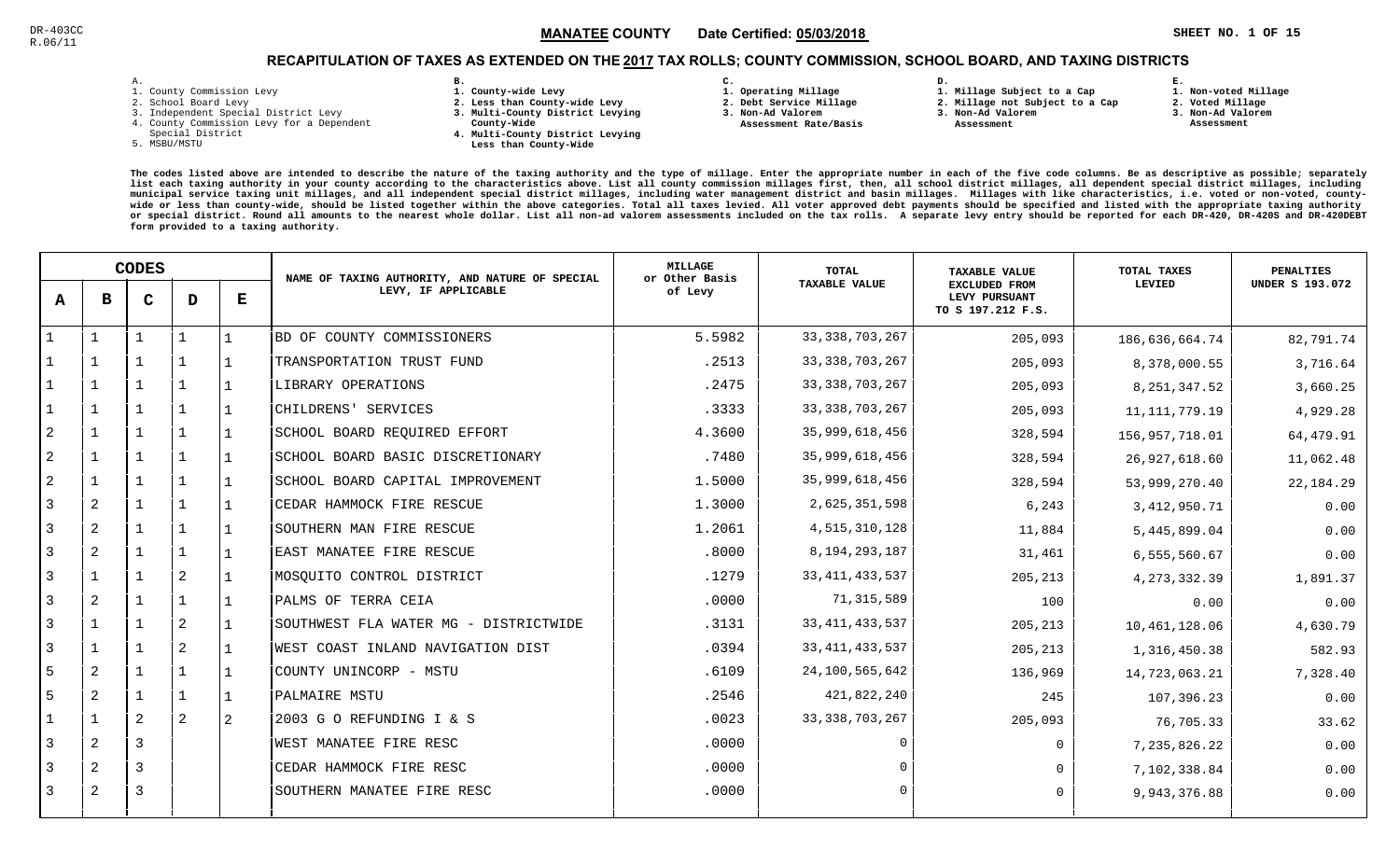# RECAPITULATION OF TAXES AS EXTENDED ON THE <u>2017</u> TAX ROLLS; COUNTY COMMISSION, SCHOOL BOARD, AND TAXING DISTRICTS

| - |   |  |  |
|---|---|--|--|
|   | ۰ |  |  |

- 1. County Commission Levy
- 2. School Board Levy
- 3. Independent Special District Levy
- 4. County Commission Levy for a Dependent
- Special District
- 5. MSBU/MSTU
- **B. 1. County-wide Levy**
- **2. Less than County-wide Levy**
- **3. Multi-County District Levying**
- **County-Wide** 
	- **4. Multi-County District Levying Less than County-Wide**
- **C. 1. Operating Millage 3. Non-Ad Valorem**

**2. Debt Service Millage** 

 **Assessment Rate/Basis**

- 
- **1. Millage Subject to a Cap**

**D.** 

- **2. Millage not Subject to a Cap**
- **3. Non-Ad Valorem Assessment** 
	-

**1. Non-voted Millage**

**E.**

- **2. Voted Millage**
- **3. Non-Ad Valorem**
- **Assessment**

|                | <b>CODES</b>   |             |   | NAME OF TAXING AUTHORITY, AND NATURE OF SPECIAL | <b>MILLAGE</b><br>or Other Basis | TOTAL   | <b>TAXABLE VALUE</b> | TOTAL TAXES                                                | PENALTIES    |                        |
|----------------|----------------|-------------|---|-------------------------------------------------|----------------------------------|---------|----------------------|------------------------------------------------------------|--------------|------------------------|
| A              | в              | $\mathbf C$ | D | Е                                               | LEVY, IF APPLICABLE              | of Levy | <b>TAXABLE VALUE</b> | <b>EXCLUDED FROM</b><br>LEVY PURSUANT<br>TO S 197.212 F.S. | LEVIED       | <b>UNDER S 193.072</b> |
| $\overline{3}$ | $\overline{a}$ | 3           |   |                                                 | WESTSIDE FIRE DIST               | .0000   | $\Omega$             | $\Omega$                                                   | 0.00         | 0.00                   |
| 3              | 2              | 3           |   |                                                 | NORTH RIVER FIRE RESC            | .0000   | $\overline{0}$       | $\Omega$                                                   | 7,774,696.81 | 0.00                   |
| 3              | 2              | 3           |   |                                                 | TRAILER ESTATES FIRE DIST        | .0000   | $\Omega$             | $\Omega$                                                   | 95,307.00    | 0.00                   |
| 3              | 2              | 3           |   |                                                 | FIRE DIST<br>WHITFIELD ESTS      | .0000   | $\Omega$             | $\Omega$                                                   | 0.00         | 0.00                   |
| 3              | 2              | 3           |   |                                                 | EAST MANATEE FIRE RESC           | .0000   | $\Omega$             | $\Omega$                                                   | 7,653,540.13 | 0.00                   |
| 3              | $\overline{a}$ | 3           |   |                                                 | PARRISH FIRE DIST                | .0000   | $\overline{0}$       | $\Omega$                                                   | 1,419,802.73 | 0.00                   |
| 3              | 2              | 3           |   |                                                 | MYAKKA FIRE DIST                 | .0000   | $\Omega$             | $\Omega$                                                   | 1,299,566.05 | 0.00                   |
| 3              | 2              | 3           |   |                                                 | DUETTE FIRE DISTRICT             | .0000   | $\Omega$             | $\Omega$                                                   | 156,954.61   | 0.00                   |
| 3              | 2              | 3           |   |                                                 | CITY OF BRADENTON FIRE           | .0000   | $\Omega$             | $\Omega$                                                   | 0.00         | 0.00                   |
| 3              | 2              | 3           |   |                                                 | CITY OF BRADENTON 1              | .0000   | $\Omega$             | $\Omega$                                                   | 83,030.33    | 0.00                   |
| 3              | 2              | 3           |   |                                                 | RIVER YACHT AND RACQUET CLUB     | .0000   | $\Omega$             | $\Omega$                                                   | 16,000.00    | 0.00                   |
| 3              | 2              | 3           |   |                                                 | LAKEWOOD RANCH CDD I             | .0000   | $\Omega$             | $\Omega$                                                   | 2,005,524.04 | 0.00                   |
| 3              | 2              | 3           |   |                                                 | LAKEWOOD RANCH I & S-I           | .0000   | $\Omega$             | $\Omega$                                                   | 0.00         | 0.00                   |
| 3              | 2              | 3           |   |                                                 | LAKEWOOD RANCH CDD II            | .0000   | $\Omega$             | 0                                                          | 2,952,370.84 | 0.00                   |
| 3              | 2              | 3           |   |                                                 | LAKEWOOD RANCH I & S-II          | .0000   | $\Omega$             | $\Omega$                                                   | 0.00         | 0.00                   |
| 3              | $\overline{2}$ | 3           |   |                                                 | LAKEWOOD RANCH CDD III           | .0000   | $\Omega$             | $\Omega$                                                   | 0.00         | 0.00                   |
| 3              | 2              | 3           |   |                                                 | LAKEWOOD RANCH I & S-III         | .0000   | $\cap$               | $\Omega$                                                   | 0.00         | 0.00                   |
| 3              | 2              | 3           |   |                                                 | LAKEWOOD RANCH CDD IV            | .0000   | $\Omega$             | $\Omega$                                                   | 2,201,828.34 | 0.00                   |
| 3              | 2              | 3           |   |                                                 | LAKEWOOD RANCH CDD V             | .0000   | $\Omega$             |                                                            | 2,553,838.59 | 0.00                   |
| 3              | 2              | 3           |   |                                                 | LAKEWOOD RANCH I & S-V           | .0000   | $\Omega$             | 0                                                          | 398,987.16   | 0.00                   |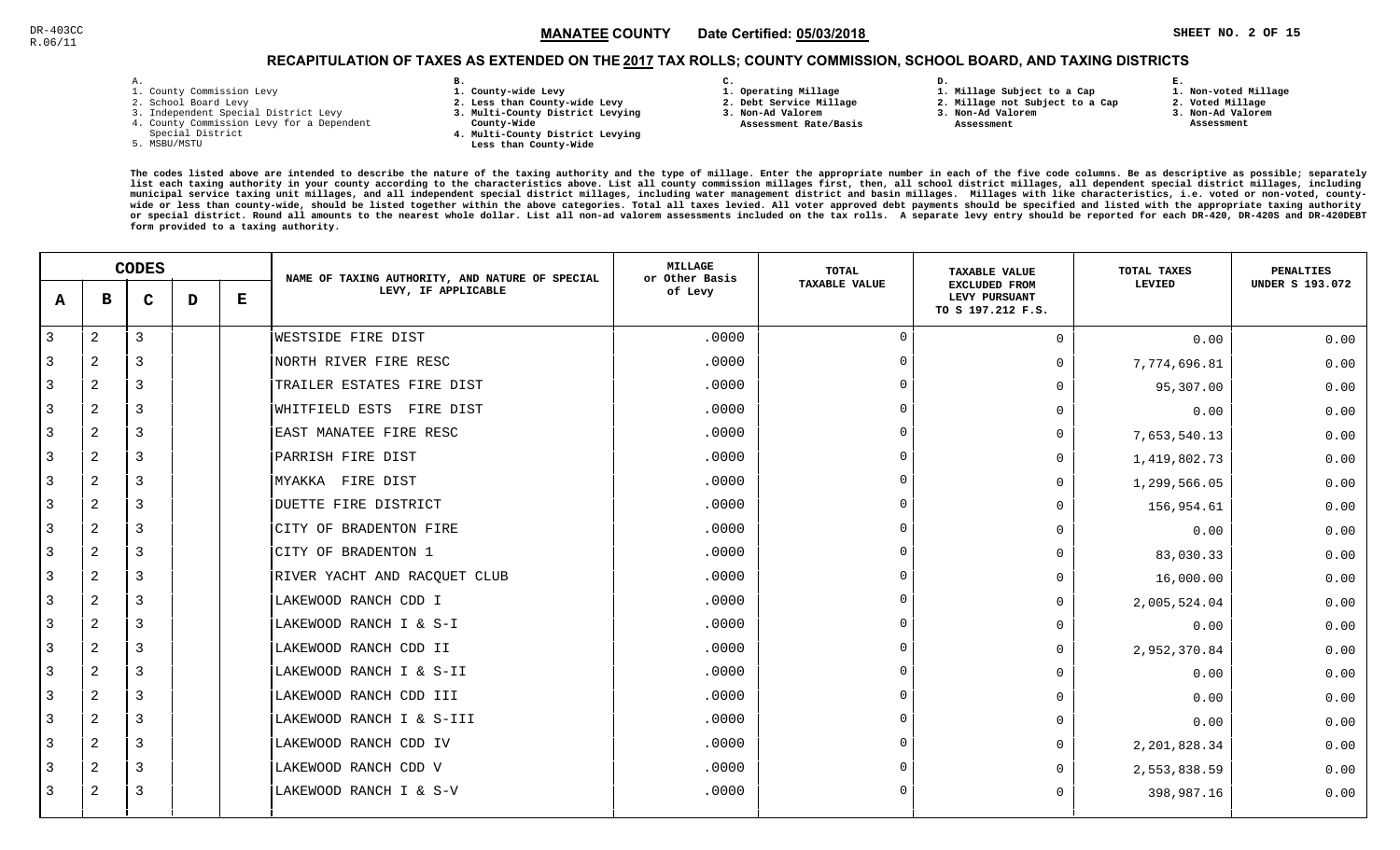# RECAPITULATION OF TAXES AS EXTENDED ON THE <u>2017</u> TAX ROLLS; COUNTY COMMISSION, SCHOOL BOARD, AND TAXING DISTRICTS

| i. |  |  |
|----|--|--|

- 1. County Commission Levy
- 2. School Board Levy
- 3. Independent Special District Levy
- 4. County Commission Levy for a Dependent
- Special District
- 5. MSBU/MSTU
- **B. 1. County-wide Levy**
- **2. Less than County-wide Levy**
- **3. Multi-County District Levying**
- **County-Wide** 
	- **4. Multi-County District Levying Less than County-Wide**
- **C. 3. Non-Ad Valorem**

**2. Debt Service Millage** 

 **Assessment Rate/Basis**

- **1. Operating Millage**
- **1. Millage Subject to a Cap**

**D.** 

- **2. Millage not Subject to a Cap**
- **3. Non-Ad Valorem**
	- **Assessment**

**1. Non-voted Millage**

**E.**

- **2. Voted Millage**
- **3. Non-Ad Valorem**
- **Assessment**

|   | <b>CODES</b>   |             |   | NAME OF TAXING AUTHORITY, AND NATURE OF SPECIAL | MILLAGE<br>or Other Basis      | TOTAL   | <b>TAXABLE VALUE</b> | TOTAL TAXES                                                | PENALTIES      |                        |
|---|----------------|-------------|---|-------------------------------------------------|--------------------------------|---------|----------------------|------------------------------------------------------------|----------------|------------------------|
| A | в              | $\mathbf C$ | D | $\bf E$                                         | LEVY, IF APPLICABLE            | of Levy | <b>TAXABLE VALUE</b> | <b>EXCLUDED FROM</b><br>LEVY PURSUANT<br>TO S 197.212 F.S. | LEVIED         | <b>UNDER S 193.072</b> |
| 3 | 2              | 3           |   |                                                 | TARA CDD                       | .0000   | $\cap$               | $\Omega$                                                   | 910,035.20     | 0.00                   |
|   | $\mathbf{2}$   | 3           |   |                                                 | WATERLEFE CDD                  | .0000   | $\cap$               | $\Omega$                                                   | 1,805,339.69   | 0.00                   |
| 3 | $\mathbf{2}$   | 3           |   |                                                 | GREYHAWK CDD                   | .0000   |                      | $\Omega$                                                   | 2, 255, 229.21 | 0.00                   |
| 3 | 2              | 3           |   |                                                 | UNIVERSITY PLACE CDD           | .0000   |                      | <sup>n</sup>                                               | 735,744.72     | 0.00                   |
| 3 | $\overline{a}$ | 3           |   |                                                 | UNIVERSITY PLACE I & S         | .0000   |                      |                                                            | 312,480.54     | 0.00                   |
| 3 | $\overline{a}$ | 3           |   |                                                 | HERITAGE HARBOUR SOUTH CDD     | .0000   | $\Omega$             | 0                                                          | 1,169,391.40   | 0.00                   |
|   | $\mathbf{2}$   | 3           |   |                                                 | HARBORAGE AT BRADEN RIVER CDD  | .0000   |                      | <sup>n</sup>                                               | 647,805.94     | 0.00                   |
| 3 | $\overline{2}$ | 3           |   |                                                 | HARBORAGE AT BRD RV I & S      | .0000   |                      | <sup>n</sup>                                               | 0.00           | 0.00                   |
| 3 | $\mathbf{2}$   | 3           |   |                                                 | LAKEWOOD RANCH CDD VI          | .0000   |                      | $\Omega$                                                   | 1,270,541.50   | 0.00                   |
| 3 | $\overline{a}$ | 3           |   |                                                 | LAKEWOOD RANCH I & S-VI        | .0000   |                      | $\Omega$                                                   | 965,679.89     | 0.00                   |
| 3 | 2              | 3           |   |                                                 | HERITAGE HARBOUR MARKETPLC CDD | .0000   |                      | $\Omega$                                                   | 49,676.78      | 0.00                   |
| 3 | 2              | 3           |   |                                                 | HERITAGE HARBOUR MARKETPLC I&S | .0000   |                      | $\Omega$                                                   | 0.00           | 0.00                   |
| 3 | $\overline{2}$ | 3           |   |                                                 | LEXINGTON I&S                  | .0000   |                      | <sup>0</sup>                                               | 157,642.96     | 0.00                   |
|   | $\mathbf{2}$   | 3           |   |                                                 | LEXINGTON CDD                  | .0000   | $\cap$               | $\Omega$                                                   | 39,015.38      | 0.00                   |
| 3 | $\overline{2}$ | 3           |   |                                                 | LAKEWOOD RANCH I & S-IV        | .0000   |                      | 0                                                          | 160,323.74     | 0.00                   |
| 3 | 2              | 3           |   |                                                 | FOREST CREEK CDD               | .0000   |                      | $\Omega$                                                   | 751,894.37     | 0.00                   |
| 3 | $\overline{a}$ | 3           |   |                                                 | FOREST CREEK I & S             | .0000   |                      | $\Omega$                                                   | 292,306.58     | 0.00                   |
| 3 | 2              | 3           |   |                                                 | WATERS EDGE CDD                | .0000   |                      | $\Omega$                                                   | 361, 393.78    | 0.00                   |
| 3 | 2              | 3           |   |                                                 | WATERS EDGE I & S              | .0000   |                      | U                                                          | 195,280.37     | 0.00                   |
| 3 | $\overline{2}$ | 3           |   |                                                 | PALMA SOLA TRACE CDD           | .0000   |                      |                                                            | 462,393.64     | 0.00                   |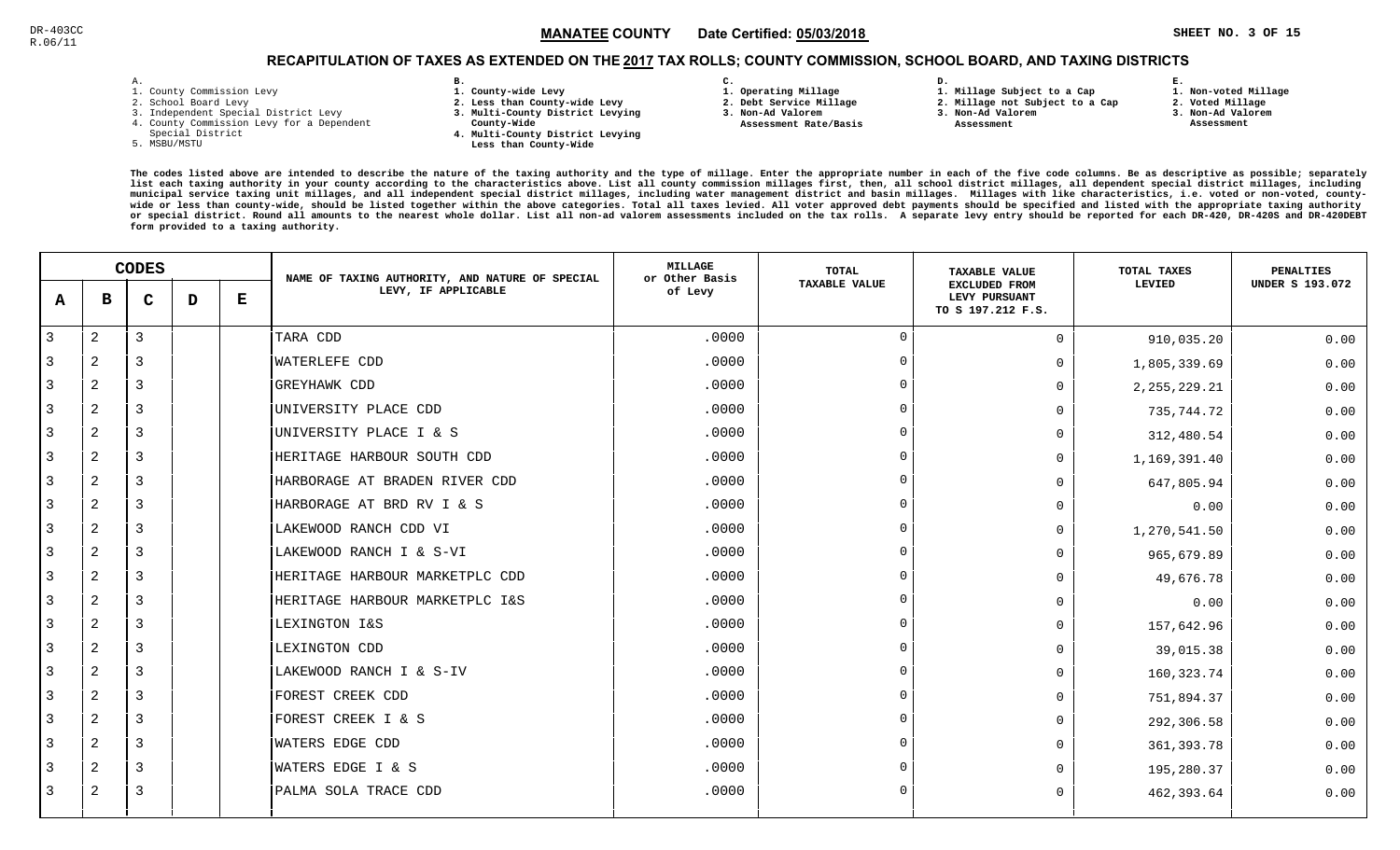# RECAPITULATION OF TAXES AS EXTENDED ON THE <u>2017</u> TAX ROLLS; COUNTY COMMISSION, SCHOOL BOARD, AND TAXING DISTRICTS

| - |   |  |  |
|---|---|--|--|
|   | ۰ |  |  |

- 1. County Commission Levy
- 2. School Board Levy
- 3. Independent Special District Levy
- 4. County Commission Levy for a Dependent
- Special District
- 5. MSBU/MSTU
- **B. 1. County-wide Levy**
- **2. Less than County-wide Levy**
- **3. Multi-County District Levying**
- **County-Wide** 
	- **4. Multi-County District Levying Less than County-Wide**
- **C.**
- **1. Operating Millage**

 **Assessment Rate/Basis**

- **2. Debt Service Millage**
- **3. Non-Ad Valorem**
- **3. Non-Ad Valorem**

**D.** 

 **Assessment** 

 **1. Millage Subject to a Cap2. Millage not Subject to a Cap**

 **1. Non-voted Millage2. Voted Millage**

**E.**

- **3. Non-Ad Valorem**
- **Assessment**

|   | <b>CODES</b>   |   |   | NAME OF TAXING AUTHORITY, AND NATURE OF SPECIAL | MILLAGE<br>or Other Basis      | TOTAL   | <b>TAXABLE VALUE</b> | TOTAL TAXES                                                | <b>PENALTIES</b> |                        |
|---|----------------|---|---|-------------------------------------------------|--------------------------------|---------|----------------------|------------------------------------------------------------|------------------|------------------------|
| A | в              | C | D | Е                                               | LEVY, IF APPLICABLE            | of Levy | <b>TAXABLE VALUE</b> | <b>EXCLUDED FROM</b><br>LEVY PURSUANT<br>TO S 197.212 F.S. | LEVIED           | <b>UNDER S 193.072</b> |
| 3 | $\overline{c}$ | 3 |   |                                                 | LAKEWOOD RANCH STEWARDSHIP O&M | .0000   | $\Omega$             | $\mathbf 0$                                                | 2,062,215.02     | 0.00                   |
| 3 | 2              | 3 |   |                                                 | LAKEWOOD RANCH STEWARDSHIP I&S | .0000   | $\Omega$             | $\Omega$                                                   | 9,186,211.44     | 0.00                   |
| 3 | 2              | 3 |   |                                                 | HERITAGE HARBOUR NORTH CDD     | .0000   |                      | $\Omega$                                                   | 2, 138, 476.87   | 0.00                   |
| 3 | 2              | 3 |   |                                                 | HERITAGE HARBOUR NORTH I & S   | .0000   | $\cap$               | $\Omega$                                                   | 0.00             | 0.00                   |
| 3 | $\overline{c}$ | 3 |   |                                                 | COPPERSTONE CDD                | .0000   |                      | $\Omega$                                                   | 865,686.88       | 0.00                   |
| 3 | 2              | 3 |   |                                                 | COPPERSTONE I & S              | .0000   | $\Omega$             | $\Omega$                                                   | 0.00             | 0.00                   |
| 3 | 2              | 3 |   |                                                 | CROSS CREEK CDD                | .0000   | $\cap$               | $\Omega$                                                   | 68,157.72        | 0.00                   |
| 3 | 2              | 3 |   |                                                 | CROSS CREEK I & S              | .0000   |                      | $\Omega$                                                   | 7,485.72         | 0.00                   |
| 3 | $\overline{2}$ | 3 |   |                                                 | VILLAGES OF AVIGNON CDD        | .0000   |                      | $\Omega$                                                   | 5,636.81         | 0.00                   |
| 3 | 2              | 3 |   |                                                 | VILLAGES OF AVIGNON I & S      | .0000   |                      | $\mathbf 0$                                                | 0.00             | 0.00                   |
| 3 | 2              | 3 |   |                                                 | LEGENDS BAY CDD                | .0000   | $\cap$               | $\Omega$                                                   | 667,526.72       | 0.00                   |
| 3 | $\overline{c}$ | 3 |   |                                                 | MANDARIN GROVE CDD             | .0000   |                      | $\Omega$                                                   | 0.00             | 0.00                   |
| 3 | 2              | 3 |   |                                                 | MANDARIN GROVE I & S           | .0000   |                      | $\Omega$                                                   | 0.00             | 0.00                   |
| 3 | 2              | 3 |   |                                                 | EAGLE POINTE CDD               | .0000   | $\cap$               | $\Omega$                                                   | 0.00             | 0.00                   |
| 3 | 2              | 3 |   |                                                 | HARRISON RANCH CDD             | .0000   |                      | $\mathbf 0$                                                | 1,835,931.43     | 0.00                   |
| 3 | $\overline{2}$ | 3 |   |                                                 | TIDEWATER PRESERVE CDD         | .0000   |                      | $\Omega$                                                   | 0.00             | 0.00                   |
| 3 | 2              | 3 |   |                                                 | RIVERS SONG CDD                | .0000   |                      | $\Omega$                                                   | 0.00             | 0.00                   |
| 3 | 2              | 3 |   |                                                 | SILVERLEAF CDD (O&M)           | .0000   |                      | $\Omega$                                                   | 87,735.60        | 0.00                   |
| 3 | 2              | 3 |   |                                                 | SILVERLEAF (I&S)               | .0000   |                      | $\Omega$                                                   | 123,370.29       | 0.00                   |
| 3 | 2              | 3 |   |                                                 | WOODLAND HAMMOCK CDD           | .0000   | $\Omega$             | $\Omega$                                                   | 0.00             | 0.00                   |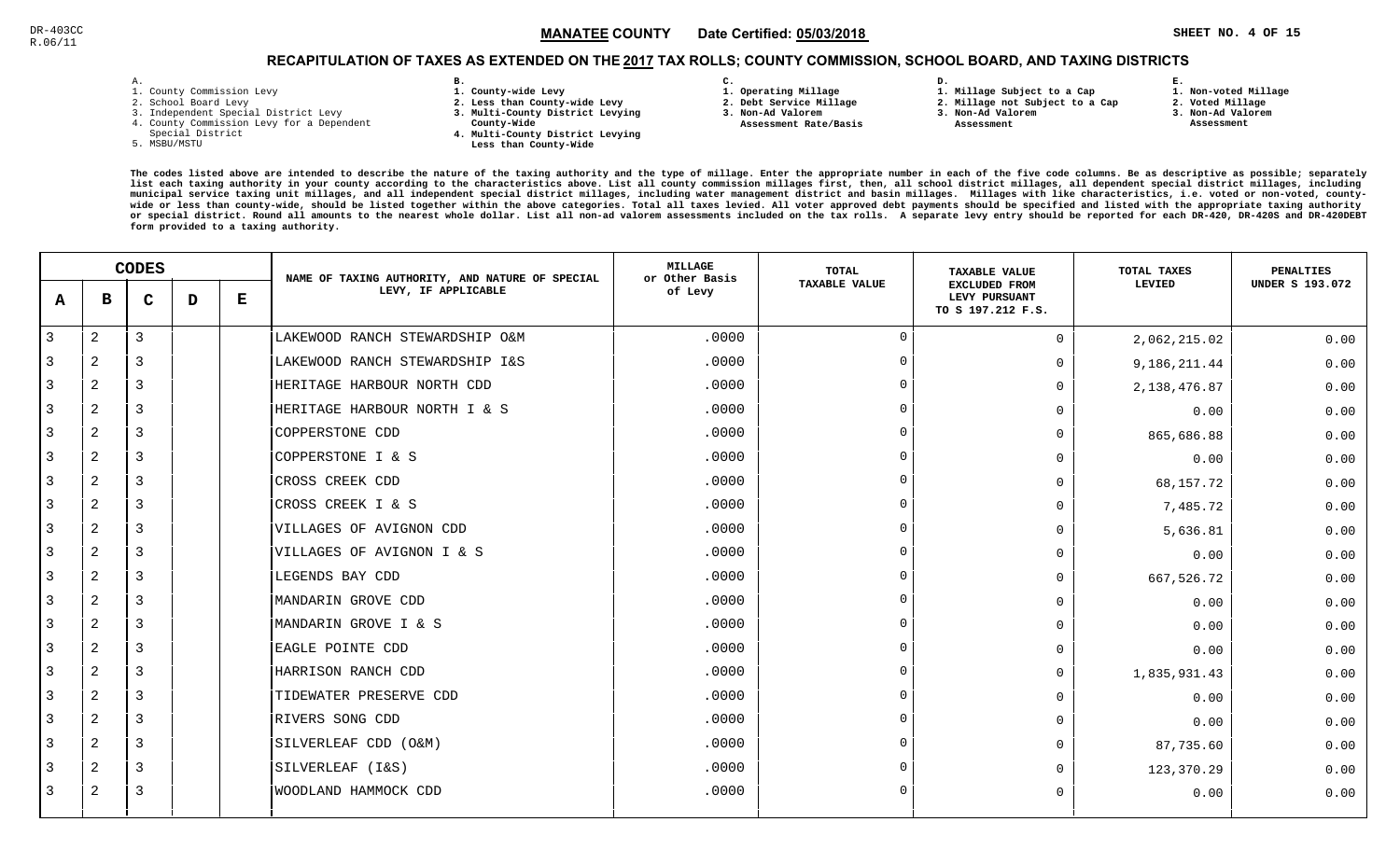**1. Non-voted Millage**

# RECAPITULATION OF TAXES AS EXTENDED ON THE <u>2017</u> TAX ROLLS; COUNTY COMMISSION, SCHOOL BOARD, AND TAXING DISTRICTS

| – | ٠ |  |  |
|---|---|--|--|

- 1. County Commission Levy
- 2. School Board Levy
- 3. Independent Special District Levy
- 4. County Commission Levy for a Dependent
- Special District
- 5. MSBU/MSTU
- **B. 1. County-wide Levy**
- **2. Less than County-wide Levy**
- **3. Multi-County District Levying**
- **County-Wide** 
	- **4. Multi-County District Levying Less than County-Wide**
- **C. 3. Non-Ad Valorem**

**2. Debt Service Millage** 

 **Assessment Rate/Basis**

- **1. Operating Millage**
- **1. Millage Subject to a Cap**

**D.** 

- **2. Millage not Subject to a Cap**
- **3. Non-Ad Valorem**
	- **Assessment**

**2. Voted Millage**

**E.**

- **3. Non-Ad Valorem**
- **Assessment**

|   |                | <b>CODES</b>   |   |           | NAME OF TAXING AUTHORITY, AND NATURE OF SPECIAL | <b>MILLAGE</b><br>or Other Basis | <b>TOTAL</b>   | <b>TAXABLE VALUE</b>                                       | TOTAL TAXES  | PENALTIES              |
|---|----------------|----------------|---|-----------|-------------------------------------------------|----------------------------------|----------------|------------------------------------------------------------|--------------|------------------------|
| A | в              | $\mathbf C$    | D | ${\bf E}$ | LEVY, IF APPLICABLE                             | of Levy                          | TAXABLE VALUE  | <b>EXCLUDED FROM</b><br>LEVY PURSUANT<br>TO S 197.212 F.S. | LEVIED       | <b>UNDER S 193.072</b> |
| 3 | 2              | $\mathbf{3}$   |   |           | SANCTUARY COVE CDD                              | .0000                            | $\Omega$       | $\Omega$                                                   | 0.00         | 0.00                   |
| 3 | 2              | 3              |   |           | SOUTHBAY CDD                                    | .0000                            | $\overline{0}$ | 0                                                          | 0.00         | 0.00                   |
| 3 | 2              | 3              |   |           | <b>BUCKEYE PARK CDD</b>                         | .0000                            | $\Omega$       | 0                                                          | 51,362.44    | 0.00                   |
| 3 | 2              | $\overline{3}$ |   |           | BUCKEYE PARK I & S                              | .0000                            | $\overline{0}$ | 0                                                          | 178,824.21   | 0.00                   |
| 3 | 2              | $\overline{3}$ |   |           | ARTISAN LAKES CDD                               | .0000                            | $\Omega$       | 0                                                          | 367, 383.83  | 0.00                   |
| 3 | 2              | 3              |   |           | PALMETTO PINES CDD                              | .0000                            | $\overline{0}$ | U                                                          | 0.00         | 0.00                   |
| 3 | $\mathbf{2}$   | 3              |   |           | VILLAGES OF GLEN CREEK CDD                      | .0000                            | $\Omega$       | 0                                                          | 0.00         | 0.00                   |
| 3 | 2              | 3              |   |           | LAKEWOOD RANCH IV SPECIAL                       | .0000                            | $\Omega$       | 0                                                          | 0.00         | 0.00                   |
| 3 | $\mathbf{2}$   | 3              |   |           | LEXINGTON7 I&S                                  | .0000                            | $\Omega$       | 0                                                          | 22,692.00    | 0.00                   |
| 3 | 2              | 3              |   |           | LEXINGTON7 CDD                                  | .0000                            | $\Omega$       | 0                                                          | 5,123.65     | 0.00                   |
| 3 | 2              | $\overline{3}$ |   |           | PALMS OF TERRA CEIA BAY CDD                     | .0000                            | $\overline{0}$ | 0                                                          | 355,006.48   | 0.00                   |
| 3 | 2              | $\overline{3}$ |   |           | TREVESTA CDD                                    | .0000                            | $\Omega$       | $\Omega$                                                   | 151,043.28   | 0.00                   |
| 3 | $\overline{2}$ | $\overline{3}$ |   |           | <b>WILDCAT PRESERVE CDD</b>                     | .0000                            | $\Omega$       | 0                                                          | 0.00         | 0.00                   |
| 3 | $\overline{c}$ | 3              |   |           | BUCKHEAD TRAILS CDD                             | .0000                            | $\Omega$       | 0                                                          | 0.00         | 0.00                   |
| 3 | 2              | 3              |   |           | <b>WILLOW WALK CDD</b>                          | .0000                            | $\overline{0}$ | $\Omega$                                                   | 554,179.43   | 0.00                   |
| 3 | $\mathbf{2}$   | 3              |   |           | AQUA ONE CDD                                    | .0000                            | $\Omega$       | $\Omega$                                                   | 0.00         | 0.00                   |
| 3 | $\overline{a}$ | $\overline{3}$ |   |           | SUMMER WOODS CDD                                | .0000                            | $\Omega$       | 0                                                          | 0.00         | 0.00                   |
| 3 | 2              | $\overline{3}$ |   |           | BAYSHORE GARDENS PK & REC                       | .0000                            | $\Omega$       | 0                                                          | 505,422.00   | 0.00                   |
| 3 | 2              | $\overline{3}$ |   |           | TRAILER ESTATES PK & REC                        | .0000                            | $\Omega$       | 0                                                          | 1,160,067.00 | 0.00                   |
| 3 | 2              | 3              |   |           | ANNA MARIA STORMWATER                           | .0000                            | $\Omega$       | $\Omega$                                                   | 162,865.73   | 0.00                   |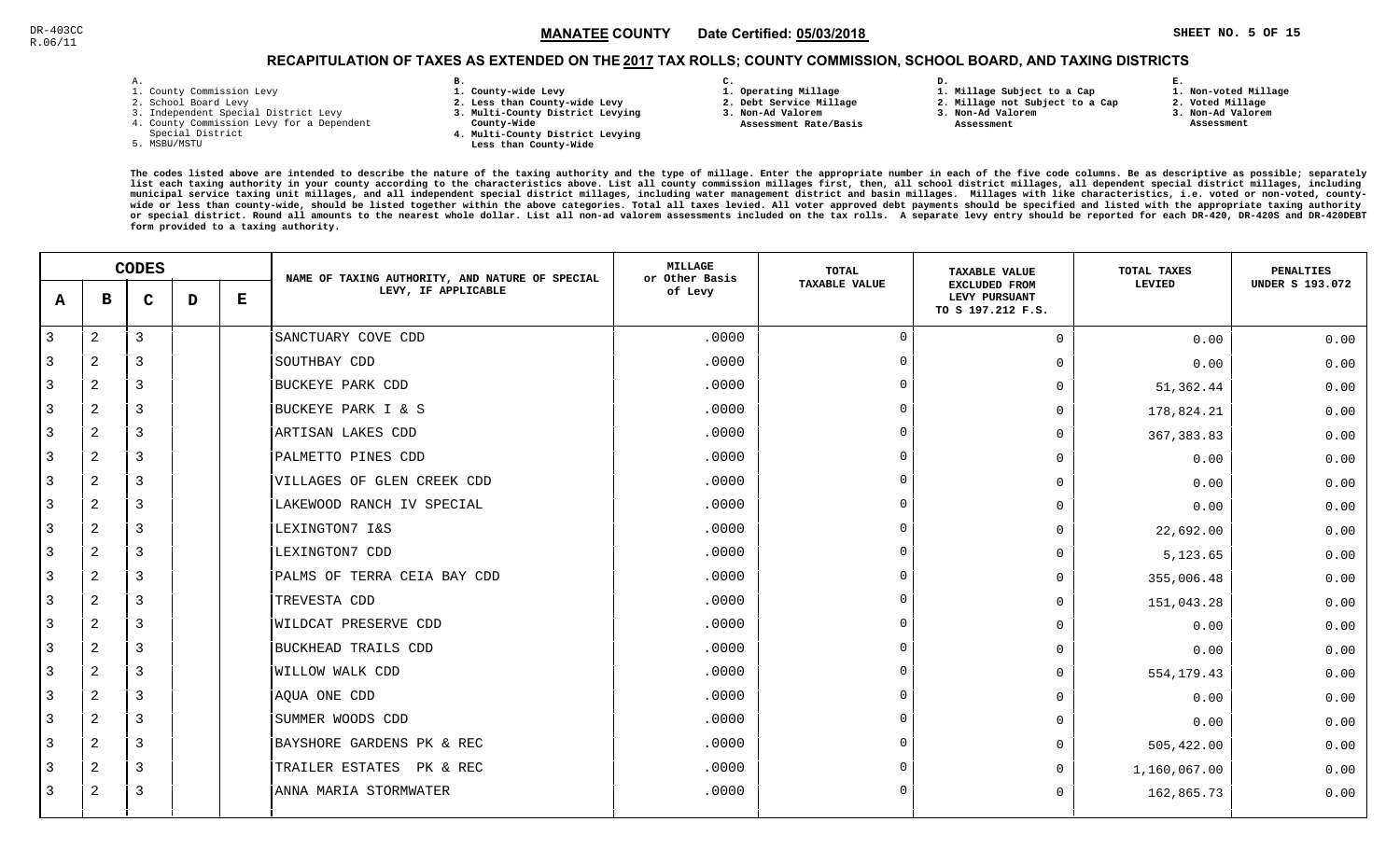# RECAPITULATION OF TAXES AS EXTENDED ON THE <u>2017</u> TAX ROLLS; COUNTY COMMISSION, SCHOOL BOARD, AND TAXING DISTRICTS

| ۰ |  |  |
|---|--|--|

- 1. County Commission Levy
- 2. School Board Levy
- 3. Independent Special District Levy
- 4. County Commission Levy for a Dependent
- Special District
- 5. MSBU/MSTU
- **B. 1. County-wide Levy**
- **2. Less than County-wide Levy**
- **3. Multi-County District Levying**
- **County-Wide** 
	- **4. Multi-County District Levying Less than County-Wide**
- **C.**
- **1. Operating Millage**

 **Assessment Rate/Basis**

- **2. Debt Service Millage**
- **3. Non-Ad Valorem**
- **2. Millage not Subject to a Cap**

**D.** 

**3. Non-Ad Valorem Assessment** 

**1. Millage Subject to a Cap**

 **1. Non-voted Millage2. Voted Millage**

**E.**

- **3. Non-Ad Valorem**
- **Assessment**

|                | <b>CODES</b>   |   |   | NAME OF TAXING AUTHORITY, AND NATURE OF SPECIAL | <b>MILLAGE</b><br>or Other Basis | TOTAL   | <b>TAXABLE VALUE</b> | TOTAL TAXES                                                | <b>PENALTIES</b> |                        |
|----------------|----------------|---|---|-------------------------------------------------|----------------------------------|---------|----------------------|------------------------------------------------------------|------------------|------------------------|
| A              | в              | C | D | Е                                               | LEVY, IF APPLICABLE              | of Levy | <b>TAXABLE VALUE</b> | <b>EXCLUDED FROM</b><br>LEVY PURSUANT<br>TO S 197.212 F.S. | <b>LEVIED</b>    | <b>UNDER S 193.072</b> |
| 3              | $\overline{a}$ | 3 |   |                                                 | HOLMES BEACH STORMWATER          | .0000   | $\Omega$             | $\Omega$                                                   | 230, 311.84      | 0.00                   |
| 3              | $\overline{2}$ | 3 |   |                                                 | BRADENTON BEACH STORMWATER       | .0000   | $\Omega$             | $\Omega$                                                   | 215,798.73       | 0.00                   |
| 4              | 2              | 3 |   |                                                 | 14TH STREET CRA -<br>CITY        | .0000   | $\cap$               | U                                                          | 0.00             | 0.00                   |
| 4              | 2              | 3 |   |                                                 | <b>BRADENTON DDA</b>             | .0000   | $\Omega$             | $\Omega$                                                   | 0.00             | 0.00                   |
| 4              | 2              | 3 |   |                                                 | BRADENTON BEACH CRA              | .0000   | $\cap$               | $\Omega$                                                   | 0.00             | 0.00                   |
| 4              | 2              | 3 |   |                                                 | CENTRAL CRA-CITY OF BRADENTON    | .0000   | $\Omega$             | $\Omega$                                                   | 0.00             | 0.00                   |
| $\overline{4}$ | 2              | 3 |   |                                                 | SAN-PALMA CANAL DREDGING         | .0000   | $\cap$               | $\Omega$                                                   | 0.00             | 0.00                   |
| 4              | 2              | 3 |   |                                                 | CANAL DREDGING/HIGHLAND          | .0000   | $\cap$               | $\cap$                                                     | 0.00             | 0.00                   |
| $\overline{4}$ | $\overline{2}$ | 3 |   |                                                 | CANAL DREDGING/BOWLEES CRK C-1   | .0000   | $\cap$               | $\Omega$                                                   | 0.00             | 0.00                   |
| 4              | 2              | 3 |   |                                                 | CANAL DREDGING/BOWLEES CRK C-2   | .0000   | $\cap$               | U                                                          | 0.00             | 0.00                   |
| 4              | 2              | 3 |   |                                                 | CANAL DREDGING/BOWLEES CRK C-3   | .0000   | $\Omega$             | $\Omega$                                                   | 0.00             | 0.00                   |
| 4              | 2              | 3 |   |                                                 | CANAL DREDGING/BOWLEES CRK D-1   | .0000   | $\Omega$             | 0                                                          | 0.00             | 0.00                   |
| $\overline{4}$ | 2              | 3 |   |                                                 | CANAL DREDGING/BOWLEES CRK D-2   | .0000   | $\cap$               | $\Omega$                                                   | 0.00             | 0.00                   |
| $\overline{4}$ | 2              | 3 |   |                                                 | CANAL DREDGING/BOWLEES CRK E-1   | .0000   | $\Omega$             | $\Omega$                                                   | 0.00             | 0.00                   |
| 4              | $\mathbf{2}$   | 3 |   |                                                 | CANAL DREDGING/BOWLEES CRK E-2   | .0000   |                      | $\Omega$                                                   | 0.00             | 0.00                   |
| $\overline{4}$ | 2              | 3 |   |                                                 | CANAL DREDGING/SUNNY SHORES      | .0000   | $\Omega$             | $\Omega$                                                   | 0.00             | 0.00                   |
| 4              | $\mathbf{2}$   | 3 |   |                                                 | BRYN MAWR CANAL DREDGING         | .0000   | $\cap$               | $\cap$                                                     | 0.00             | 0.00                   |
| 4              | 2              | 3 |   |                                                 | CORAL SHORES CANAL DREDGING      | .0000   | $\Omega$             | U                                                          | 0.00             | 0.00                   |
| 4              | 2              | 3 |   |                                                 | BAY COLONY CANAL DREDGING        | .0000   | $\cap$               |                                                            | 0.00             | 0.00                   |
| 4              | 2              | 3 |   |                                                 | BRA-WIN CANAL DREDGING           | .0000   | $\cap$               | 0                                                          | 1,780.84         | 0.00                   |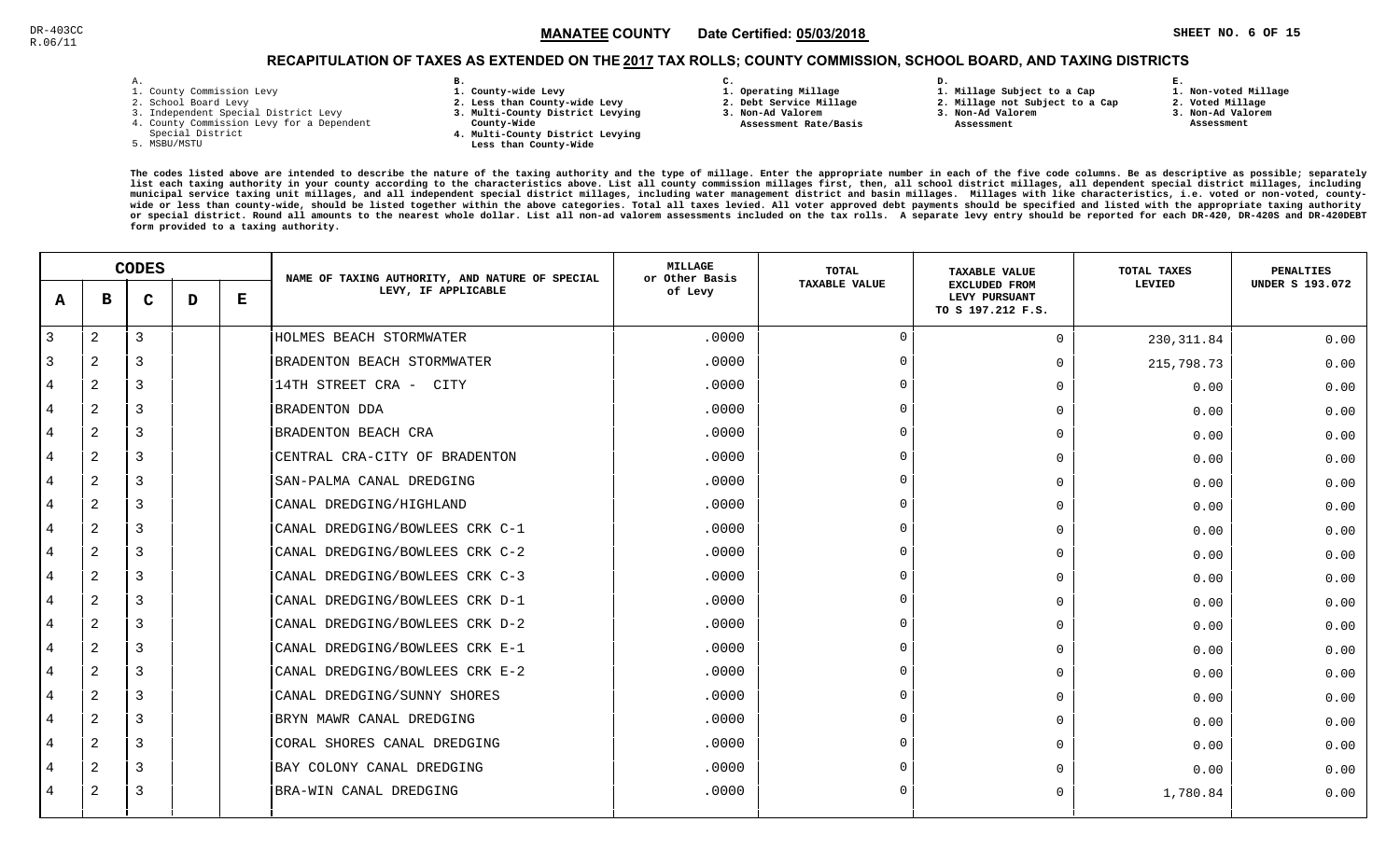# RECAPITULATION OF TAXES AS EXTENDED ON THE <u>2017</u> TAX ROLLS; COUNTY COMMISSION, SCHOOL BOARD, AND TAXING DISTRICTS

| ۰ |  |  |
|---|--|--|

- 1. County Commission Levy
- 2. School Board Levy
- 3. Independent Special District Levy
- 4. County Commission Levy for a Dependent
- Special District
- 5. MSBU/MSTU
- **B. 1. County-wide Levy**
- **2. Less than County-wide Levy**
- **3. Multi-County District Levying**
- **County-Wide** 
	- **4. Multi-County District Levying Less than County-Wide**
- **C.**
- **1. Operating Millage**
- **2. Debt Service Millage**
- **3. Non-Ad Valorem Assessment Rate/Basis**
- **2. Millage not Subject to a Cap**

**D.** 

**3. Non-Ad Valorem**

**1. Millage Subject to a Cap**

 **Assessment** 

 **1. Non-voted Millage2. Voted Millage**

**E.**

- **3. Non-Ad Valorem**
- 
- **Assessment**

|   | <b>CODES</b> |             |   | NAME OF TAXING AUTHORITY, AND NATURE OF SPECIAL | <b>MILLAGE</b><br>or Other Basis | <b>TOTAL</b> | <b>TAXABLE VALUE</b> | <b>TOTAL TAXES</b>                                         | <b>PENALTIES</b> |                        |
|---|--------------|-------------|---|-------------------------------------------------|----------------------------------|--------------|----------------------|------------------------------------------------------------|------------------|------------------------|
| A | в            | $\mathbf C$ | D | Е                                               | LEVY, IF APPLICABLE              | of Levy      | <b>TAXABLE VALUE</b> | <b>EXCLUDED FROM</b><br>LEVY PURSUANT<br>TO S 197.212 F.S. | LEVIED           | <b>UNDER S 193.072</b> |
| 4 | $\mathbf{2}$ | 3           |   |                                                 | MANALEE CANAL DREDGING           | .0000        | $\Omega$             | $\mathbf 0$                                                | 0.00             | 0.00                   |
| 4 | 2            | 3           |   |                                                 | MCLEWIS BAYOU CANAL DREDGING     | .0000        | $\Omega$             | $\Omega$                                                   | 0.00             | 0.00                   |
| 4 | $\mathbf{2}$ | 3           |   |                                                 | WARNERS WEST CANAL DREDGING      | .0000        | $\Omega$             | $\mathbf 0$                                                | 1,360.26         | 0.00                   |
| 4 | 2            | 3           |   |                                                 | WARNERS EAST CANAL DREDGING      | .0000        | $\Omega$             | $\Omega$                                                   | 2,267.10         | 0.00                   |
| 4 | 2            | 3           |   |                                                 | IBIS LAGOON                      | .0000        | $\Omega$             | $\mathbf 0$                                                | 0.00             | 0.00                   |
| 4 | $\mathbf{2}$ | 3           |   |                                                 | BAY DRIVE                        | .0000        | $\Omega$             | $\mathbf 0$                                                | 0.00             | 0.00                   |
| 4 | $\mathbf{2}$ | 3           |   |                                                 | BAYVIEW SHORES #1                | .0000        | $\Omega$             | $\overline{0}$                                             | 0.00             | 0.00                   |
| 4 | 2            | 3           |   |                                                 | BAYVIEW SHORES #2                | .0000        |                      | $\overline{0}$                                             | 0.00             | 0.00                   |
| 4 | 2            | 3           |   |                                                 | DRAINAGE - MEADOW LAKES          | .0000        | $\Omega$             | $\Omega$                                                   | 0.00             | 0.00                   |
| 4 | 2            | 3           |   |                                                 | RUBONIA LIGHTING                 | .0000        | $\Omega$             | $\Omega$                                                   | 4,721.60         | 0.00                   |
| 4 | 2            | 3           |   |                                                 | CAPE VISTA LIGHTING              | .0000        | $\Omega$             | $\Omega$                                                   | 3,610.00         | 0.00                   |
| 4 | 2            | 3           |   |                                                 | GULF & BAY LIGHTING              | .0000        | $\Omega$             | $\Omega$                                                   | 3,900.00         | 0.00                   |
| 4 | 2            | 3           |   |                                                 | PIC TOWN LIGHTING                | .0000        | $\Omega$             | $\Omega$                                                   | 5,796.00         | 0.00                   |
| 4 | $\mathbf{2}$ | 3           |   |                                                 | HOLIDAY HEIGHTS LIGHTING         | .0000        | $\cap$               | $\overline{0}$                                             | 8,257.45         | 0.00                   |
| 4 | 2            | 3           |   |                                                 | TROPICAL HARBOR LIGHTING         | .0000        | $\Omega$             | $\Omega$                                                   | 3,640.00         | 0.00                   |
| 4 | $\mathbf{2}$ | 3           |   |                                                 | SUNNY SHORES LIGHTING            | .0000        | $\Omega$             | $\Omega$                                                   | 3,591.00         | 0.00                   |
| 4 | $\mathbf{2}$ | 3           |   |                                                 | SYLVAN OAKS LIGHTING             | .0000        | $\Omega$             | $\Omega$                                                   | 9,576.00         | 0.00                   |
| 4 | $\mathbf{2}$ | 3           |   |                                                 | 29 APOLLO LAKE LIGHTING          | .0000        | $\Omega$             | $\Omega$                                                   | 3,750.00         | 0.00                   |
| 4 | $\mathbf{2}$ | 3           |   |                                                 | 28TH AVE E LIGHTING              | .0000        | $\Omega$             | $\Omega$                                                   | 5,304.00         | 0.00                   |
| 4 | 2            | 3           |   |                                                 | HERNANDO AVENUE LIGHTING         | .0000        | $\Omega$             | $\mathbf 0$                                                | 1,803.20         | 0.00                   |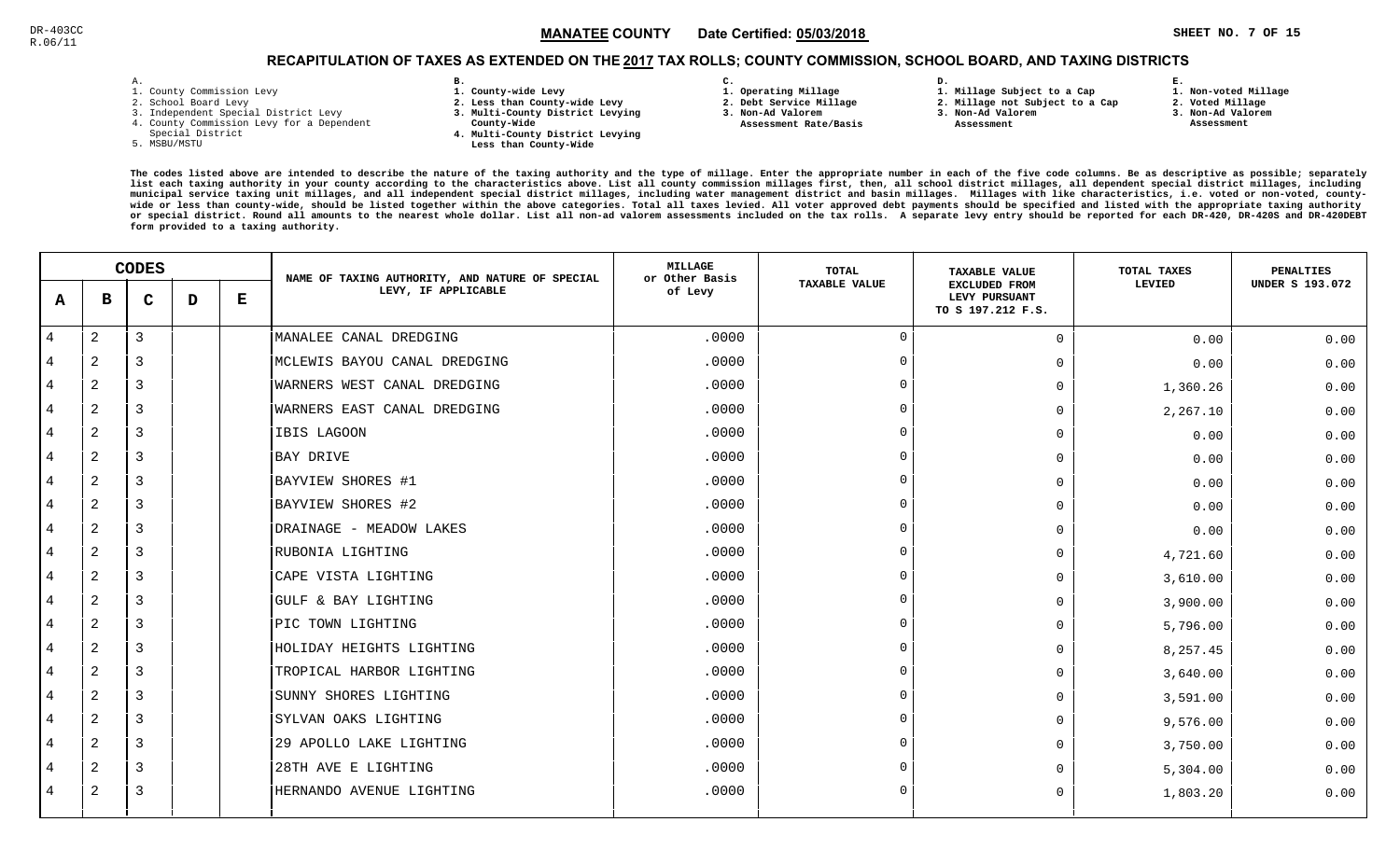**1. Non-voted Millage**

# RECAPITULATION OF TAXES AS EXTENDED ON THE <u>2017</u> TAX ROLLS; COUNTY COMMISSION, SCHOOL BOARD, AND TAXING DISTRICTS

| - |   |  |  |
|---|---|--|--|
|   | ۰ |  |  |

- 1. County Commission Levy
- 2. School Board Levy
- 3. Independent Special District Levy
- 4. County Commission Levy for a Dependent
- Special District
- 5. MSBU/MSTU
- **B. 1. County-wide Levy**
- **2. Less than County-wide Levy**
- **3. Multi-County District Levying**
- **County-Wide** 
	- **4. Multi-County District Levying Less than County-Wide**
- **C. 3. Non-Ad Valorem**
- **1. Operating Millage**

 **Assessment Rate/Basis**

- **2. Debt Service Millage** 
	- **2. Millage not Subject to a Cap3. Non-Ad Valorem**

**D.** 

 **Assessment** 

**1. Millage Subject to a Cap**

- -
- **2. Voted Millage 3. Non-Ad Valorem Assessment**

**E.**

|                |                | <b>CODES</b>   |   |   | NAME OF TAXING AUTHORITY, AND NATURE OF SPECIAL | MILLAGE<br>or Other Basis | TOTAL                | <b>TAXABLE VALUE</b>                                       | TOTAL TAXES | PENALTIES              |
|----------------|----------------|----------------|---|---|-------------------------------------------------|---------------------------|----------------------|------------------------------------------------------------|-------------|------------------------|
| A              | в              | C              | D | Е | LEVY, IF APPLICABLE                             | of Levy                   | <b>TAXABLE VALUE</b> | <b>EXCLUDED FROM</b><br>LEVY PURSUANT<br>TO S 197.212 F.S. | LEVIED      | <b>UNDER S 193.072</b> |
| $\overline{4}$ | 2              | $\overline{3}$ |   |   | LAKE PARK LIGHTING                              | .0000                     | $\Omega$             | $\overline{0}$                                             | 4,221.00    | 0.00                   |
| 4              | 2              | 3              |   |   | OAKWOOD LIGHTING                                | .0000                     | $\Omega$             | $\Omega$                                                   | 6,502.04    | 0.00                   |
| $\overline{4}$ | 2              | 3              |   |   | <b>WASHINGTON GARDENS LIGHTING</b>              | .0000                     | $\Omega$             | $\mathbf 0$                                                | 6,003.00    | 0.00                   |
| $\overline{4}$ | 2              | $\overline{3}$ |   |   | GMD UNDERGROUND UTILITIES                       | .0000                     | $\Omega$             | $\Omega$                                                   | 571,451.79  | 0.00                   |
| $\overline{4}$ | 2              | $\overline{3}$ |   |   | NEIGHBORHOOD UNDERGROUND UTIL                   | .0000                     | $\Omega$             | $\Omega$                                                   | 0.00        | 0.00                   |
| 4              | 2              | $\overline{3}$ |   |   | LOT CLEARING                                    | .0000                     | $\Omega$             | $\Omega$                                                   | 18,792.89   | 0.00                   |
| $\overline{4}$ | 2              | 3              |   |   | NORTH COUNTY TIF                                | .0000                     | $\Omega$             | $\Omega$                                                   | 0.00        | 0.00                   |
| $\overline{4}$ | 2              | 3              |   |   | PALMETTO CRA                                    | .0000                     | $\Omega$             | $\overline{0}$                                             | 0.00        | 0.00                   |
| 4              | 2              | 3              |   |   | PALMA SOLA HEIGHTS                              | .0000                     | $\Omega$             | $\Omega$                                                   | 0.00        | 0.00                   |
| $\overline{4}$ | 2              | $\overline{3}$ |   |   | <b>GULF TRAIL RANCHES</b>                       | .0000                     | $\Omega$             | $\Omega$                                                   | 0.00        | 0.00                   |
| $\overline{4}$ | 2              | $\overline{3}$ |   |   | <b>CORTEZ GARDENS</b>                           | .0000                     | $\Omega$             | $\Omega$                                                   | 0.00        | 0.00                   |
| $\overline{4}$ | 2              | 3              |   |   | <b>CORTEZ GARDENS</b>                           | .0000                     | $\Omega$             | $\Omega$                                                   | 0.00        | 0.00                   |
| 4              | 2              | 3              |   |   | CORTEZ GARDENS                                  | .0000                     | $\Omega$             | $\Omega$                                                   | 0.00        | 0.00                   |
| $\overline{4}$ | $\overline{c}$ | 3              |   |   | <b>CORTEZ GARDENS</b>                           | .0000                     | $\Omega$             | $\overline{0}$                                             | 0.00        | 0.00                   |
| $\overline{4}$ | 2              | 3              |   |   | <b>GULF TRAIL RANCHES</b>                       | .0000                     | $\Omega$             | $\Omega$                                                   | 0.00        | 0.00                   |
| 4              | 2              | 3              |   |   | SUNNY LAKES ESTATES                             | .0000                     | $\Omega$             | $\Omega$                                                   | 0.00        | 0.00                   |
| $\overline{4}$ | 2              | $\overline{3}$ |   |   | PINEHURST SUBD                                  | .0000                     | $\Omega$             | $\Omega$                                                   | 0.00        | 0.00                   |
| 4              | 2              | $\overline{3}$ |   |   | MCCOLLUMS LAKE I                                | .0000                     | $\Omega$             | $\Omega$                                                   | 0.00        | 0.00                   |
| 4              | 2              | 3              |   |   | CORTEZ GARDENS                                  | .0000                     | $\Omega$             | $\Omega$                                                   | 0.00        | 0.00                   |
| 4              | 2              | 3              |   |   | <b>CORTEZ GARDENS</b>                           | .0000                     | $\Omega$             | $\mathbf 0$                                                | 0.00        | 0.00                   |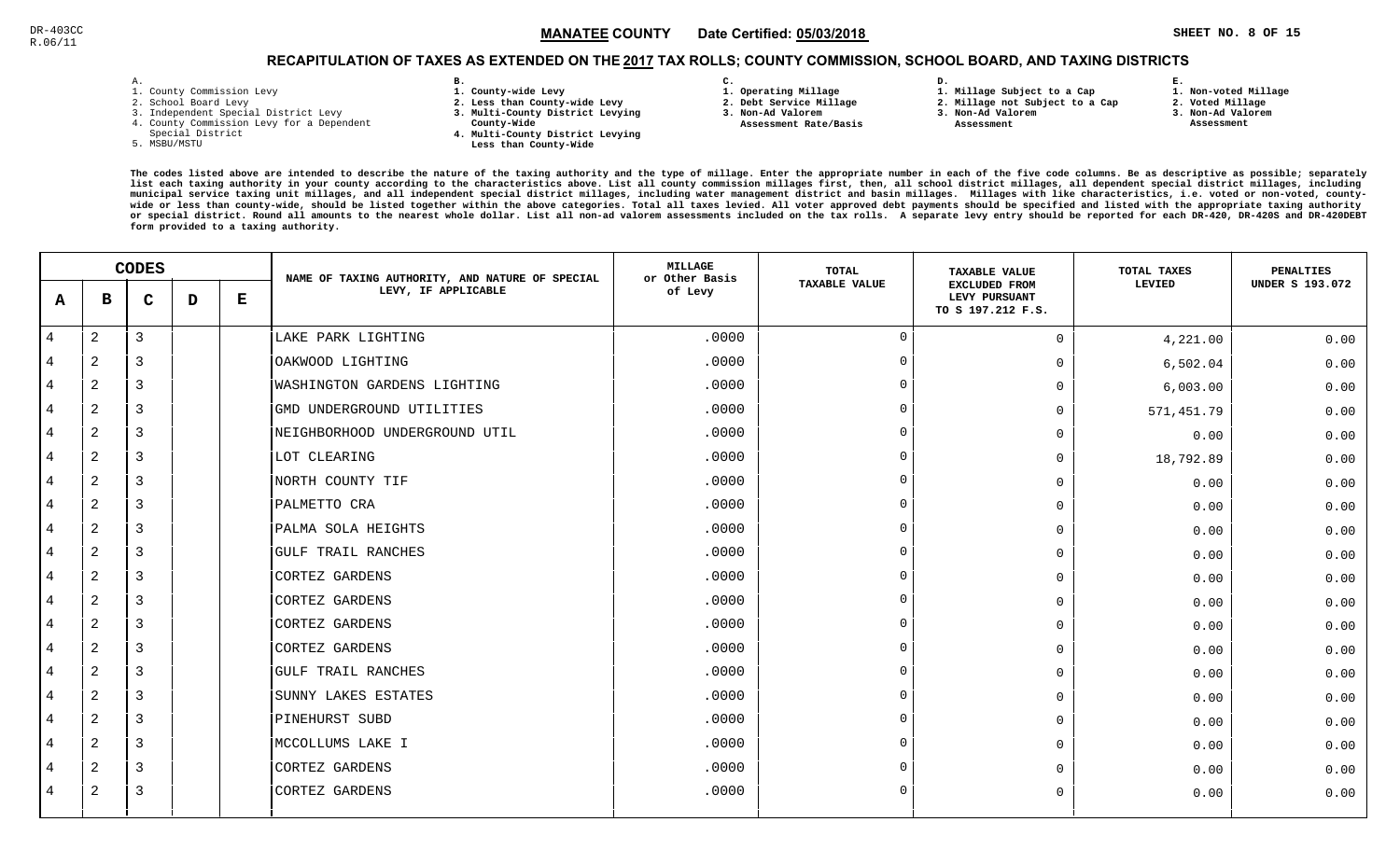# RECAPITULATION OF TAXES AS EXTENDED ON THE <u>2017</u> TAX ROLLS; COUNTY COMMISSION, SCHOOL BOARD, AND TAXING DISTRICTS

| – | ٠ |  |  |
|---|---|--|--|

- 1. County Commission Levy
- 2. School Board Levy
- 3. Independent Special District Levy
- 4. County Commission Levy for a Dependent
- Special District
- 5. MSBU/MSTU
- **B. 1. County-wide Levy**
- **2. Less than County-wide Levy**
- **3. Multi-County District Levying**
- **County-Wide** 
	- **4. Multi-County District Levying Less than County-Wide**
- **C.**
- **1. Operating Millage**
- **2. Debt Service Millage 3. Non-Ad Valorem**
- **Assessment Rate/Basis**
- **2. Millage not Subject to a Cap**

**D.** 

**3. Non-Ad Valorem Assessment** 

**1. Millage Subject to a Cap**

- 
- **2. Voted Millage3. Non-Ad Valorem**

**E.**

 **Assessment**

**1. Non-voted Millage**

|                | <b>CODES</b>   |                |   | NAME OF TAXING AUTHORITY, AND NATURE OF SPECIAL | <b>MILLAGE</b><br>or Other Basis | TOTAL   | <b>TAXABLE VALUE</b> | TOTAL TAXES                                                | PENALTIES |                        |
|----------------|----------------|----------------|---|-------------------------------------------------|----------------------------------|---------|----------------------|------------------------------------------------------------|-----------|------------------------|
| A              | в              | $\mathbf C$    | D | Е                                               | LEVY, IF APPLICABLE              | of Levy | <b>TAXABLE VALUE</b> | <b>EXCLUDED FROM</b><br>LEVY PURSUANT<br>TO S 197.212 F.S. | LEVIED    | <b>UNDER S 193.072</b> |
| $\overline{4}$ | 2              | $\overline{3}$ |   |                                                 | CORTEZ GARDENS                   | .0000   | $\overline{0}$       | $\overline{0}$                                             | 0.00      | 0.00                   |
| 4              | $\overline{a}$ | 3              |   |                                                 | CORTEZ GARDENS                   | .0000   | $\Omega$             | $\mathbf 0$                                                | 0.00      | 0.00                   |
| 4              | 2              | 3              |   |                                                 | CORTEZ GARDENS                   | .0000   | - റ                  | 0                                                          | 0.00      | 0.00                   |
| 4              | 2              | 3              |   |                                                 | HAZELHURST                       | .0000   | $\Omega$             | $\mathbf 0$                                                | 0.00      | 0.00                   |
| 4              | 2              | 3              |   |                                                 | 59TH AVE E                       | .0000   | $\Omega$             | $\mathbf 0$                                                | 0.00      | 0.00                   |
| 4              | $\overline{2}$ | $\overline{3}$ |   |                                                 | LYNTHNOR RD/25TH ST E            | .0000   | $\Omega$             | 0                                                          | 0.00      | 0.00                   |
| 4              | 2              | 3              |   |                                                 | MCCOLLUMS LAKE I                 | .0000   | $\mathbf 0$          | $\mathbf 0$                                                | 0.00      | 0.00                   |
| 4              | $\overline{2}$ | 3              |   |                                                 | MCCOLLUMS LAKE I                 | .0000   | $\Omega$             | 0                                                          | 0.00      | 0.00                   |
| 4              | $\overline{a}$ | 3              |   |                                                 | MCCOLLUMS LAKE I                 | .0000   | $\Omega$             | 0                                                          | 0.00      | 0.00                   |
| 4              | $\overline{2}$ | 3              |   |                                                 | MCCOLLUMS LAKE I                 | .0000   | $\Omega$             | $\mathsf{O}$                                               | 0.00      | 0.00                   |
| 4              | $\overline{a}$ | 3              |   |                                                 | MCCOLLUMS LAKE I                 | .0000   | $\Omega$             | $\mathbf 0$                                                | 0.00      | 0.00                   |
| 4              | 2              | 3              |   |                                                 | MCCOLLUMS LAKE I                 | .0000   | $\Omega$             | $\mathbf 0$                                                | 0.00      | 0.00                   |
| 4              | $\overline{a}$ | $\overline{3}$ |   |                                                 | MCCOLLUMS LAKE I                 | .0000   | $\Omega$             | 0                                                          | 0.00      | 0.00                   |
| 4              | $\overline{a}$ | $\overline{3}$ |   |                                                 | CORTEZ GARDENS                   | .0000   | $\Omega$             | $\mathbf 0$                                                | 0.00      | 0.00                   |
| 4              | 2              | 3              |   |                                                 | CORTEZ GARDENS                   | .0000   | $\cap$               | $\mathbf 0$                                                | 0.00      | 0.00                   |
| 4              | $\overline{a}$ | 3              |   |                                                 | MAGNOLIA MANOR                   | .0000   | $\Omega$             | $\mathsf{O}$                                               | 0.00      | 0.00                   |
| 4              | 2              | 3              |   |                                                 | <b>WEST MEMPHIS</b>              | .0000   | $\Omega$             | $\mathsf{O}$                                               | 0.00      | 0.00                   |
| 4              | $\overline{a}$ | 3              |   |                                                 | GREGORY ESTATES                  | .0000   | $\Omega$             | $\mathbf 0$                                                | 0.00      | 0.00                   |
| 4              | $\overline{2}$ | 3              |   |                                                 | MCCULLUM LAKE II                 | .0000   | $\Omega$             | $\mathbf 0$                                                | 0.00      | 0.00                   |
| 4              | $\overline{a}$ | $\overline{3}$ |   |                                                 | BRACKS SPRINGS/OLSEN             | .0000   | $\mathbf 0$          | $\mathbf 0$                                                | 0.00      | 0.00                   |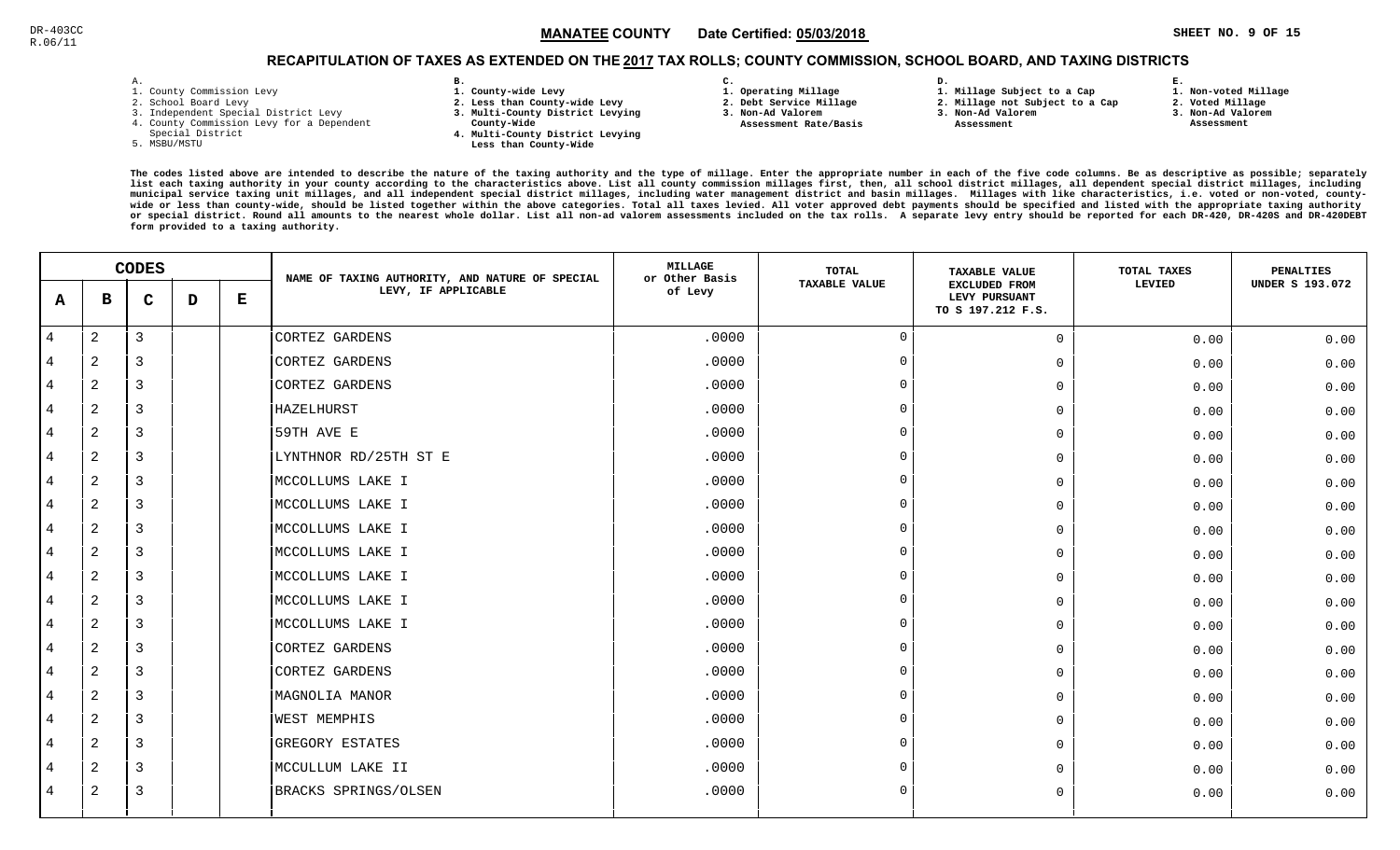## RECAPITULATION OF TAXES AS EXTENDED ON THE <u>2017</u> TAX ROLLS; COUNTY COMMISSION, SCHOOL BOARD, AND TAXING DISTRICTS

| Y.<br>- | ٠ |  |  |
|---------|---|--|--|

- 1. County Commission Levy
- 2. School Board Levy
- 3. Independent Special District Levy
- 4. County Commission Levy for a Dependent
- Special District
- 5. MSBU/MSTU
- **B. 1. County-wide Levy**
- **2. Less than County-wide Levy**
- **3. Multi-County District Levying**
- **County-Wide** 
	- **4. Multi-County District Levying Less than County-Wide**
- **C.**
- **1. Operating Millage**
- **2. Debt Service Millage**
- **3. Non-Ad Valorem Assessment Rate/Basis**
- **2. Millage not Subject to a Cap**

**D.** 

**3. Non-Ad Valorem**

**1. Millage Subject to a Cap**

 **Assessment** 

**1. Non-voted Millage**

**E.**

- **2. Voted Millage**
- **3. Non-Ad Valorem**
- **Assessment**

|                |              | <b>CODES</b> |   |   | NAME OF TAXING AUTHORITY, AND NATURE OF SPECIAL | <b>MILLAGE</b><br>or Other Basis | TOTAL                | <b>TAXABLE VALUE</b>                                       | TOTAL TAXES | <b>PENALTIES</b>       |
|----------------|--------------|--------------|---|---|-------------------------------------------------|----------------------------------|----------------------|------------------------------------------------------------|-------------|------------------------|
| A              | в            | $\mathbf C$  | D | Е | LEVY, IF APPLICABLE                             | of Levy                          | <b>TAXABLE VALUE</b> | <b>EXCLUDED FROM</b><br>LEVY PURSUANT<br>TO S 197.212 F.S. | LEVIED      | <b>UNDER S 193.072</b> |
| $\overline{4}$ | 2            | 3            |   |   | MARLITA SUBD                                    | .0000                            | $\Omega$             | $\Omega$                                                   | 0.00        | 0.00                   |
| 4              | 2            | 3            |   |   | DESEARS/BAYSHORE/KILBYS                         | .0000                            | $\Omega$             | $\Omega$                                                   | 0.00        | 0.00                   |
| 4              | 2            | 3            |   |   | 15TH - 18TH ST W - #5069                        | .0000                            | $\Omega$             | $\Omega$                                                   | 0.00        | 0.00                   |
| 4              | 2            | 3            |   |   | BRADEN RIVER RANCHETTES                         | .0000                            | $\Omega$             | 0                                                          | 0.00        | 0.00                   |
| 4              | 2            | 3            |   |   | SPRING SUBD                                     | .0000                            | $\Omega$             | $\Omega$                                                   | 0.00        | 0.00                   |
| 4              | $\mathbf{2}$ | 3            |   |   | WINTER GARDENS                                  | .0000                            | $\Omega$             | $\Omega$                                                   | 0.00        | 0.00                   |
| 4              | 2            | 3            |   |   | 21ST, 24TH ST, 27A, PALMETTO                    | .0000                            | $\cap$               | $\Omega$                                                   | 0.00        | 0.00                   |
| $\overline{4}$ | 2            | 3            |   |   | PINEHURST SUBD                                  | .0000                            | - 0                  | $\Omega$                                                   | 0.00        | 0.00                   |
| 4              | $\mathbf{2}$ | 3            |   |   | PALMA SOLA HEIGHTS II                           | .0000                            | $\Omega$             | $\Omega$                                                   | 0.00        | 0.00                   |
| 4              | 2            | 3            |   |   | ALOISE PARK                                     | .0000                            | $\Omega$             | $\Omega$                                                   | 0.00        | 0.00                   |
| 4              | 2            | 3            |   |   | 54TH AVE DR W                                   | .0000                            | $\Omega$             | 0                                                          | 0.00        | 0.00                   |
| 4              | 2            | 3            |   |   | ORANGE RIDGE                                    | .0000                            | $\Omega$             | $\Omega$                                                   | 0.00        | 0.00                   |
| 4              | 2            | 3            |   |   | 17TH ST W/CALOOSA DR                            | .0000                            | $\Omega$             | $\Omega$                                                   | 0.00        | 0.00                   |
| 4              | 2            | 3            |   |   | 59TH AVE DR W                                   | .0000                            | $\cap$               | $\Omega$                                                   | 0.00        | 0.00                   |
| $\overline{4}$ | 2            | 3            |   |   | STEVENS SUB/RIVERSIDE TER                       | .0000                            | - 0                  | $\Omega$                                                   | 0.00        | 0.00                   |
| 4              | 2            | 3            |   |   | MARINELAND                                      | .0000                            | $\Omega$             | $\Omega$                                                   | 0.00        | 0.00                   |
| 4              | 2            | 3            |   |   | LAUREL PK/SE HIGH SCHOOL                        | .0000                            | $\Omega$             | 0                                                          | 0.00        | 0.00                   |
| 4              | 2            | 3            |   |   | RIVERDALE SUBD                                  | .0000                            | $\Omega$             | 0                                                          | 0.00        | 0.00                   |
|                | 2            | 3            |   |   | SAMOSET                                         | .0000                            | $\Omega$             | U                                                          | 0.00        | 0.00                   |
| 4              | 2            | 3            |   |   | ONECO                                           | .0000                            | $\Omega$             | $\Omega$                                                   | 0.00        | 0.00                   |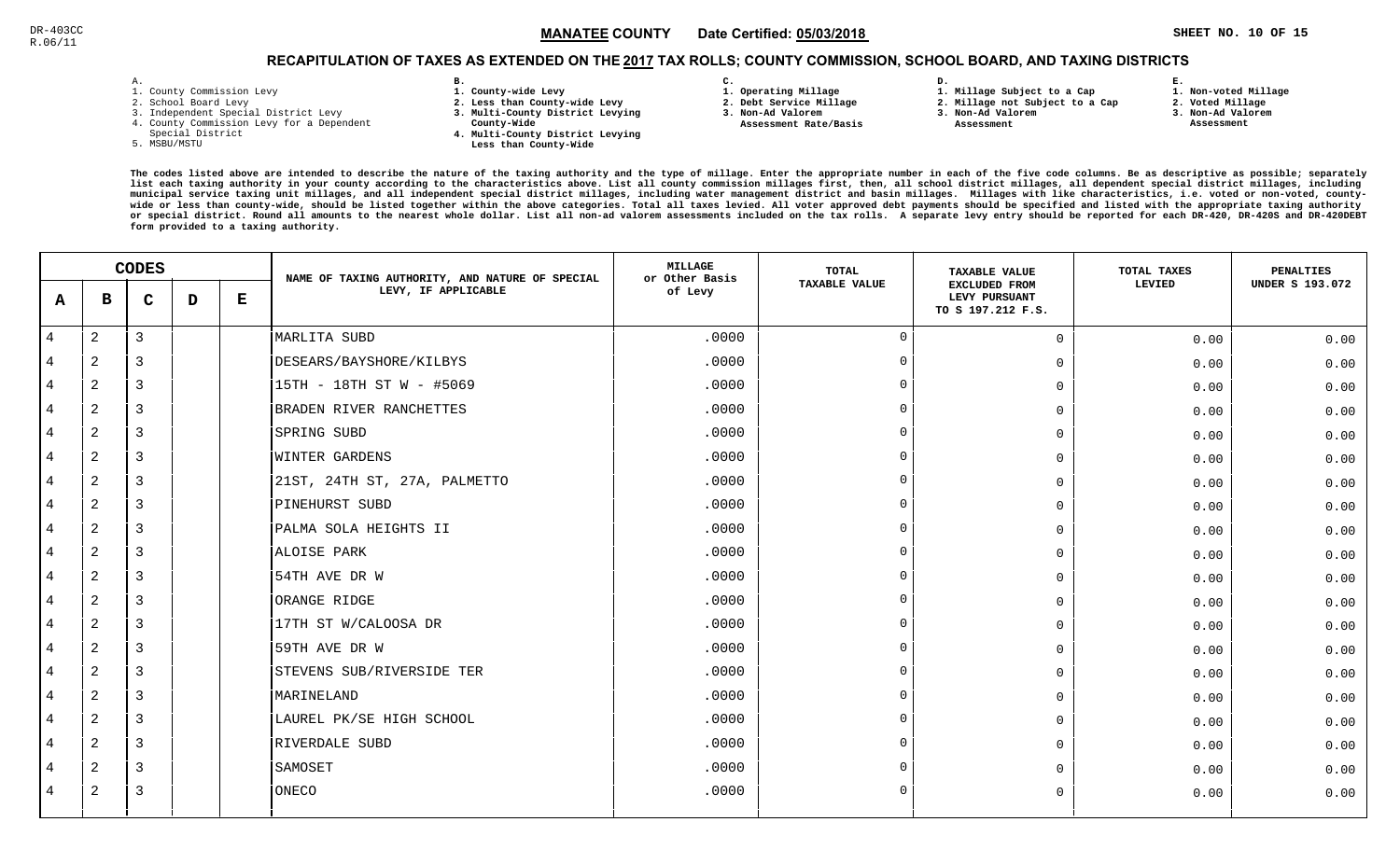## RECAPITULATION OF TAXES AS EXTENDED ON THE <u>2017</u> TAX ROLLS; COUNTY COMMISSION, SCHOOL BOARD, AND TAXING DISTRICTS

| - | ٠ |  |  |
|---|---|--|--|

- 1. County Commission Levy
- 2. School Board Levy
- 3. Independent Special District Levy
- 4. County Commission Levy for a Dependent
- Special District
- 5. MSBU/MSTU
- **B. 1. County-wide Levy**
- **2. Less than County-wide Levy**
- **3. Multi-County District Levying**
- **County-Wide** 
	- **4. Multi-County District Levying Less than County-Wide**

**C.** 

**3. Non-Ad Valorem Assessment Rate/Basis**

- **1. Operating Millage 2. Debt Service Millage**
- **D. 1. Millage Subject to a Cap**
	- **2. Millage not Subject to a Cap3. Non-Ad Valorem**
	- **Assessment**
- 
- **2. Voted Millage3. Non-Ad Valorem**

**E.**

 **Assessment**

**1. Non-voted Millage**

|                | <b>CODES</b>   |                |   | NAME OF TAXING AUTHORITY, AND NATURE OF SPECIAL | <b>MILLAGE</b><br>or Other Basis | <b>TOTAL</b> | <b>TAXABLE VALUE</b> | TOTAL TAXES                                                | <b>PENALTIES</b> |                        |
|----------------|----------------|----------------|---|-------------------------------------------------|----------------------------------|--------------|----------------------|------------------------------------------------------------|------------------|------------------------|
| A              | в              | $\mathbf C$    | D | $\bf E$                                         | LEVY, IF APPLICABLE              | of Levy      | <b>TAXABLE VALUE</b> | <b>EXCLUDED FROM</b><br>LEVY PURSUANT<br>TO S 197.212 F.S. | LEVIED           | <b>UNDER S 193.072</b> |
| $\overline{4}$ | 2              | $\mathbf{3}$   |   |                                                 | PALMETTO COUNTRY CLUB            | .0000        | $\Omega$             | $\mathsf{O}$                                               | 0.00             | 0.00                   |
| 4              | $\overline{c}$ | 3              |   |                                                 | LINGER LODGE                     | .0000        | $\overline{0}$       | $\mathbf 0$                                                | 0.00             | 0.00                   |
| 4              | 2              | 3              |   |                                                 | WASHINGTON PK                    | .0000        | $\Omega$             | $\mathbf 0$                                                | 0.00             | 0.00                   |
| 4              | 2              | $\overline{3}$ |   |                                                 | 45TH ST E                        | .0000        | $\overline{0}$       | $\mathbf 0$                                                | 0.00             | 0.00                   |
| 4              | 2              | 3              |   |                                                 | 24TH AVE E, PAL                  | .0000        | $\Omega$             | $\mathbf 0$                                                | 0.00             | 0.00                   |
| 4              | 2              | $\overline{3}$ |   |                                                 | ERIE ROAD                        | .0000        | $\overline{0}$       | $\mathbf 0$                                                | 0.00             | 0.00                   |
| 4              | $\overline{2}$ | 3              |   |                                                 | 47TH ST WEST                     | .0000        | $\Omega$             | 0                                                          | 0.00             | 0.00                   |
| 4              | 2              | 3              |   |                                                 | GN BREEZE/7-8TH AV NW/58TH ST    | .0000        | $\Omega$             | $\mathbf 0$                                                | 0.00             | 0.00                   |
| 4              | $\overline{c}$ | 3              |   |                                                 | CITRUS ACRES/58TH AV NW          | .0000        | $\overline{0}$       | $\mathbf 0$                                                | 0.00             | 0.00                   |
| 4              | 2              | 3              |   |                                                 | FOGARTY/2-4TH AV/36TH ST W       | .0000        | $\Omega$             | $\mathbf 0$                                                | 0.00             | 0.00                   |
| 4              | 2              | $\overline{3}$ |   |                                                 | FORT HAMER, OLD TAMPA RD         | .0000        | $\overline{0}$       | $\mathbf 0$                                                | 0.00             | 0.00                   |
| 4              | 2              | 3              |   |                                                 | 39TH ST E                        | .0000        | $\Omega$             | 0                                                          | 0.00             | 0.00                   |
| 4              | 2              | $\overline{3}$ |   |                                                 | EL WAY                           | .0000        | $\overline{0}$       | $\mathbf 0$                                                | 0.00             | 0.00                   |
| 4              | $\overline{2}$ | $\overline{3}$ |   |                                                 | REX ROAD                         | .0000        | $\Omega$             | 0                                                          | 0.00             | 0.00                   |
| 4              | 2              | 3              |   |                                                 | 28TH ST CT PAVING                | .0000        | $\Omega$             | $\mathbf 0$                                                | 0.00             | 0.00                   |
| 4              | $\overline{a}$ | $\overline{3}$ |   |                                                 | 35TH AVE W PAVING                | .0000        | $\overline{0}$       | $\mathbf 0$                                                | 0.00             | 0.00                   |
| 4              | 2              | 3              |   |                                                 | MAR-LEE ACRES PAVING             | .0000        | $\overline{0}$       | $\mathbf 0$                                                | 0.00             | 0.00                   |
| 4              | $\mathbf{2}$   | $\overline{3}$ |   |                                                 | POMELLO PARK PAVING              | .0000        | $\Omega$             | $\mathbf 0$                                                | 356.60           | 0.00                   |
| 4              | 2              | 3              |   |                                                 | SHELL BEACH PAVING               | .0000        | $\Omega$             | $\Omega$                                                   | 0.00             | 0.00                   |
| 4              | $\overline{c}$ | $\overline{3}$ |   |                                                 | MEMPHIS ROAD PAVING              | .0000        | $\mathbf 0$          | $\mathbf 0$                                                | 0.00             | 0.00                   |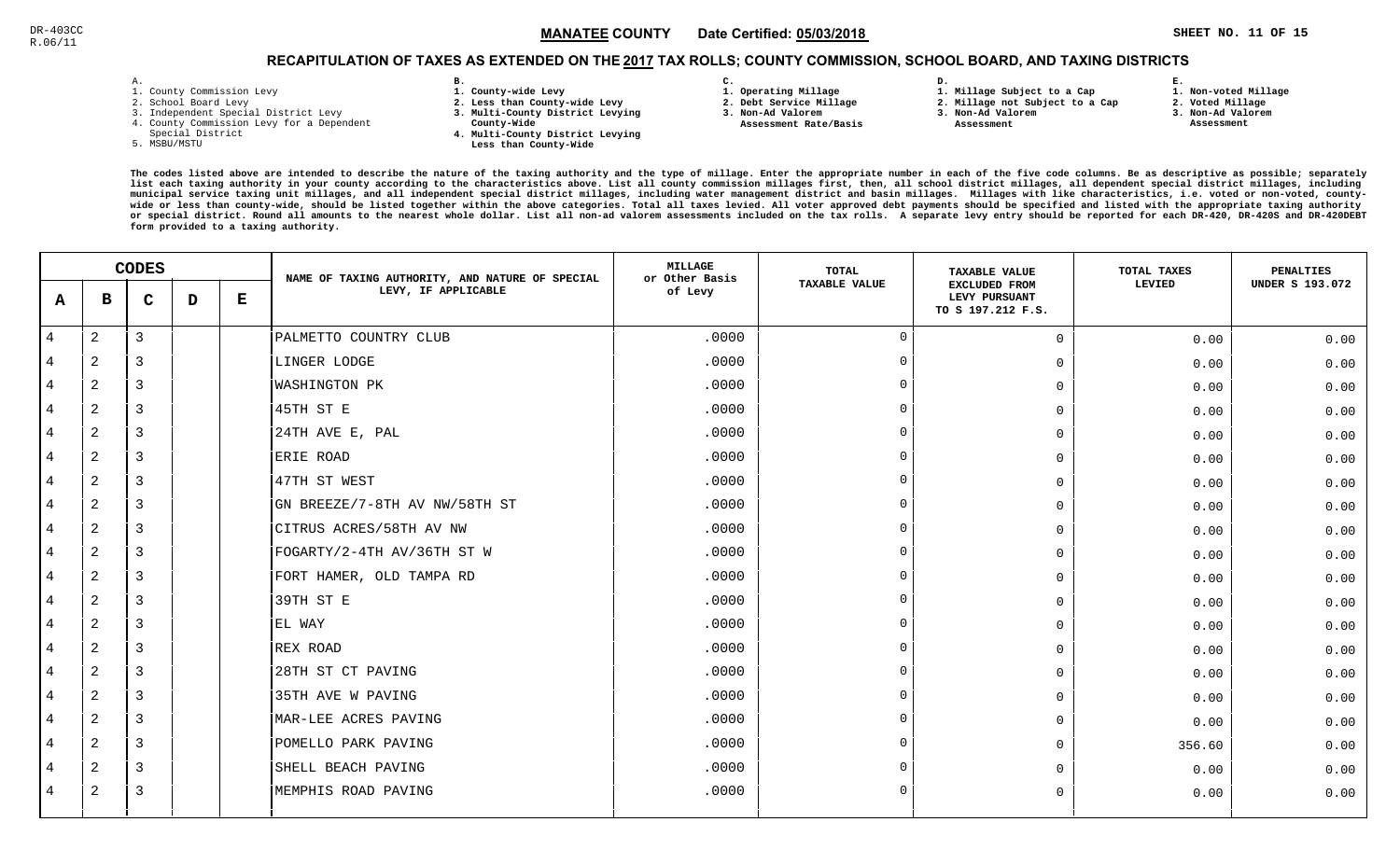## RECAPITULATION OF TAXES AS EXTENDED ON THE <u>2017</u> TAX ROLLS; COUNTY COMMISSION, SCHOOL BOARD, AND TAXING DISTRICTS

| ۰ |  |  |
|---|--|--|

- 1. County Commission Levy
- 2. School Board Levy
- 3. Independent Special District Levy
- 4. County Commission Levy for a Dependent
- Special District
- 5. MSBU/MSTU
- **B. 1. County-wide Levy**
- **2. Less than County-wide Levy**
- **3. Multi-County District Levying**
- **County-Wide** 
	- **4. Multi-County District Levying Less than County-Wide**
- **C. 3. Non-Ad Valorem**

**2. Debt Service Millage** 

 **Assessment Rate/Basis**

- **1. Operating Millage**
- **1. Millage Subject to a Cap**

**D.** 

- **2. Millage not Subject to a Cap3. Non-Ad Valorem**
- **Assessment**
- 
- **2. Voted Millage3. Non-Ad Valorem**

**E.**

 **Assessment**

**1. Non-voted Millage**

|                | <b>CODES</b>   |                |   | NAME OF TAXING AUTHORITY, AND NATURE OF SPECIAL | <b>MILLAGE</b><br>or Other Basis | TOTAL   | <b>TAXABLE VALUE</b> | TOTAL TAXES                                                | PENALTIES |                        |
|----------------|----------------|----------------|---|-------------------------------------------------|----------------------------------|---------|----------------------|------------------------------------------------------------|-----------|------------------------|
| A              | в              | $\mathbf C$    | D | Е                                               | LEVY, IF APPLICABLE              | of Levy | <b>TAXABLE VALUE</b> | <b>EXCLUDED FROM</b><br>LEVY PURSUANT<br>TO S 197.212 F.S. | LEVIED    | <b>UNDER S 193.072</b> |
| $\overline{4}$ | 2              | $\overline{3}$ |   |                                                 | 44TH AVE E PAVING                | .0000   | $\Omega$             | $\mathbf 0$                                                | 0.00      | 0.00                   |
| 4              | 2              | 3              |   |                                                 | 35TH STREET E PAVING             | .0000   | $\Omega$             | $\mathbf 0$                                                | 0.00      | 0.00                   |
| 4              | 2              | 3              |   |                                                 | TROPICAL SHORES PAVING           | .0000   | $\Omega$             | $\mathbf 0$                                                | 0.00      | 0.00                   |
| 4              | $\overline{2}$ | 3              |   |                                                 | 45TH AVE DR E PAVING             | .0000   | $\Omega$             | $\mathbf 0$                                                | 0.00      | 0.00                   |
| 4              | 2              | $\overline{3}$ |   |                                                 | POMELLO PARK SEC 20 PAVING       | .0000   | $\Omega$             | $\Omega$                                                   | 0.00      | 0.00                   |
| 4              | $\overline{2}$ | $\overline{3}$ |   |                                                 | POMELLO PARK SEC 21 PAVING       | .0000   | $\Omega$             | $\mathbf 0$                                                | 0.00      | 0.00                   |
| 4              | $\overline{a}$ | 3              |   |                                                 | 84TH ST NW PAVING                | .0000   | $\Omega$             | $\mathbf 0$                                                | 0.00      | 0.00                   |
| 4              | 2              | 3              |   |                                                 | 29TH ST W PAVING                 | .0000   |                      | $\mathbf 0$                                                | 0.00      | 0.00                   |
| 4              | $\overline{a}$ | 3              |   |                                                 | 24TH AVE E PAVING                | .0000   | $\Omega$             | $\mathbf 0$                                                | 1,519.33  | 0.00                   |
| 4              | 2              | 3              |   |                                                 | 29TH ST E PAVING                 | .0000   | $\cap$               | $\mathbf 0$                                                | 14,567.01 | 0.00                   |
| 4              | 2              | 3              |   |                                                 | 35TH AVE DR W PAVING             | .0000   | $\Omega$             | $\Omega$                                                   | 1,497.10  | 0.00                   |
| 4              | $\overline{2}$ | $\overline{3}$ |   |                                                 | 55TH AVE E PAVING                | .0000   | $\Omega$             | $\mathbf 0$                                                | 3,609.44  | 0.00                   |
| 4              | $\overline{a}$ | $\overline{3}$ |   |                                                 | BRAD VILLAGE PHASE A             | .0000   | $\Omega$             | $\mathbf 0$                                                | 0.00      | 0.00                   |
| 4              | $\overline{2}$ | 3              |   |                                                 | BRADENTON VILLAGE PHASE B        | .0000   | $\cap$               | $\mathbf 0$                                                | 0.00      | 0.00                   |
| 4              | $\overline{a}$ | 3              |   |                                                 | REGENCY OAKS RECLAIMED WATER     | .0000   | $\Omega$             | $\mathbf 0$                                                | 0.00      | 0.00                   |
| 4              | $\overline{2}$ | 3              |   |                                                 | SAN REMO SHORES RECLAIMED WTR    | .0000   | $\cap$               | $\mathbf 0$                                                | 0.00      | 0.00                   |
| $\overline{4}$ | $\overline{a}$ | 3              |   |                                                 | COUNTRY MEADOWS RECLAIMED WTR    | .0000   | $\Omega$             | $\overline{0}$                                             | 0.00      | 0.00                   |
| 4              | $\overline{a}$ | 3              |   |                                                 | SUNNY SHORES/SAGAMORE EST        | .0000   | $\cap$               | $\mathbf 0$                                                | 0.00      | 0.00                   |
| 4              | $\overline{2}$ | $\overline{3}$ |   |                                                 | PALMA SOLA/BAYVIEW GROVES        | .0000   | $\Omega$             | $\Omega$                                                   | 0.00      | 0.00                   |
| 4              | $\overline{a}$ | $\overline{3}$ |   |                                                 | MOCKINGBIRD/PALM ACRES/SE        | .0000   | $\Omega$             | $\mathbf 0$                                                | 0.00      | 0.00                   |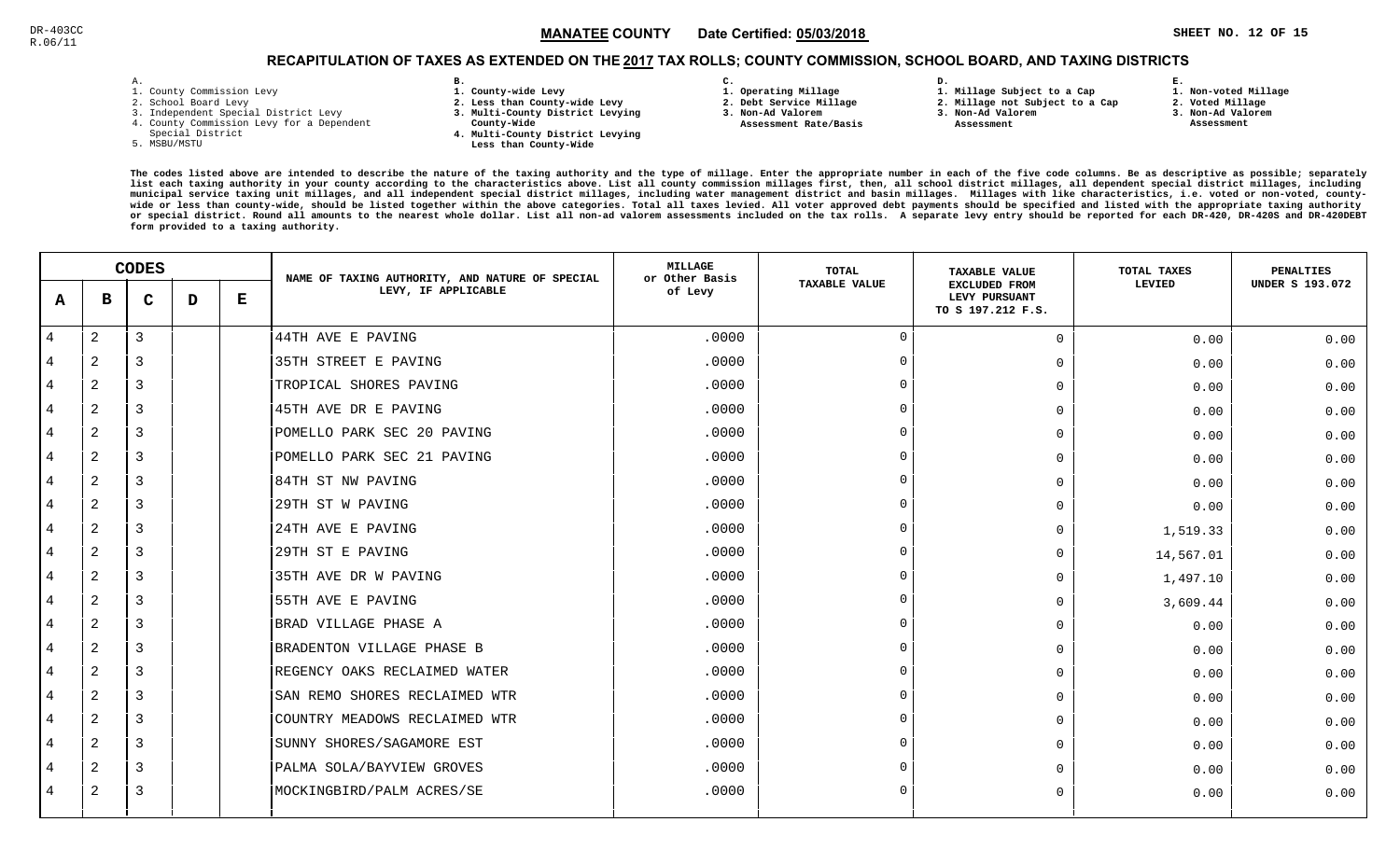## RECAPITULATION OF TAXES AS EXTENDED ON THE <u>2017</u> TAX ROLLS; COUNTY COMMISSION, SCHOOL BOARD, AND TAXING DISTRICTS

| - | ٠ |  |  |
|---|---|--|--|

- 1. County Commission Levy
- 2. School Board Levy
- 3. Independent Special District Levy
- 4. County Commission Levy for a Dependent
- Special District
- 5. MSBU/MSTU
- **B. 1. County-wide Levy**
- **2. Less than County-wide Levy**
- **3. Multi-County District Levying**
- **County-Wide** 
	- **4. Multi-County District Levying Less than County-Wide**
- **C.**
- **1. Operating Millage**
- **2. Debt Service Millage**
- **3. Non-Ad Valorem Assessment Rate/Basis**
- **2. Millage not Subject to a Cap**

**D.** 

- **3. Non-Ad Valorem**
	- **Assessment**

**1. Millage Subject to a Cap**

 **1. Non-voted Millage2. Voted Millage**

**E.**

- **3. Non-Ad Valorem**
- **Assessment**

|                | <b>CODES</b>   |                |   | NAME OF TAXING AUTHORITY, AND NATURE OF SPECIAL | <b>MILLAGE</b><br>or Other Basis | <b>TOTAL</b> | <b>TAXABLE VALUE</b> | TOTAL TAXES                                                | <b>PENALTIES</b> |                        |
|----------------|----------------|----------------|---|-------------------------------------------------|----------------------------------|--------------|----------------------|------------------------------------------------------------|------------------|------------------------|
| A              | в              | $\mathbf C$    | D | $\bf E$                                         | LEVY, IF APPLICABLE              | of Levy      | <b>TAXABLE VALUE</b> | <b>EXCLUDED FROM</b><br>LEVY PURSUANT<br>TO S 197.212 F.S. | LEVIED           | <b>UNDER S 193.072</b> |
| $\sqrt{4}$     | $\overline{a}$ | $\mathbf{3}$   |   |                                                 | WEST MEMPHIS                     | .0000        | $\Omega$             | $\mathsf{O}$                                               | 0.00             | 0.00                   |
| 4              | $\overline{a}$ | 3              |   |                                                 | ELLENTON PHASE I-A               | .0000        | $\overline{0}$       | $\mathbf 0$                                                | 0.00             | 0.00                   |
| 4              | 2              | 3              |   |                                                 | MARINELAND                       | .0000        | $\overline{0}$       | $\mathbf 0$                                                | 0.00             | 0.00                   |
| 4              | 2              | $\overline{3}$ |   |                                                 | ORANGE RIDGE                     | .0000        | $\overline{0}$       | $\mathbf 0$                                                | 0.00             | 0.00                   |
| 4              | 2              | $\overline{3}$ |   |                                                 | DESEARS/BAYSHORE AREA            | .0000        | $\overline{0}$       | $\mathbf 0$                                                | 0.00             | 0.00                   |
| 4              | $\mathbf{2}$   | 3              |   |                                                 | SAMOSET                          | .0000        | $\overline{0}$       | $\mathbf 0$                                                | 0.00             | 0.00                   |
| 4              | $\mathbf{2}$   | 3              |   |                                                 | ONECO                            | .0000        | $\Omega$             | $\mathbf 0$                                                | 0.00             | 0.00                   |
| 4              | 2              | 3              |   |                                                 | ROCKY BLUFF                      | .0000        | $\overline{0}$       | $\mathbf 0$                                                | 0.00             | 0.00                   |
| 4              | $\mathbf{2}$   | 3              |   |                                                 | 301 INDUSTRIAL                   | .0000        | $\Omega$             | $\mathbf 0$                                                | 0.00             | 0.00                   |
| $\overline{4}$ | 2              | 3              |   |                                                 | WASHINGTON PARK/TALLEVAST        | .0000        | $\overline{0}$       | $\mathbf 0$                                                | 0.00             | 0.00                   |
| $\overline{4}$ | 2              | $\overline{3}$ |   |                                                 | LINGER LODGE                     | .0000        | $\mathbf 0$          | $\mathbf 0$                                                | 0.00             | 0.00                   |
| 4              | $\overline{a}$ | $\overline{3}$ |   |                                                 | PALMETTO                         | .0000        | $\overline{0}$       | $\mathbf 0$                                                | 0.00             | 0.00                   |
| 4              | $\overline{c}$ | $\overline{3}$ |   |                                                 | BAY COLONY                       | .0000        | $\Omega$             | $\mathbf 0$                                                | 0.00             | 0.00                   |
| 4              | $\overline{c}$ | 3              |   |                                                 | <b>WOODLAWN LAKES</b>            | .0000        | $\Omega$             | $\mathbf 0$                                                | 0.00             | 0.00                   |
| 4              | 2              | $\overline{3}$ |   |                                                 | RIVERDALE SUBD                   | .0000        | $\mathbf 0$          | $\mathbf 0$                                                | 0.00             | 0.00                   |
| 4              | $\overline{c}$ | 3              |   |                                                 | MARLITA SUBD                     | .0000        | $\Omega$             | $\mathbf 0$                                                | 0.00             | 0.00                   |
| $\overline{4}$ | 2              | $\overline{3}$ |   |                                                 | 60TH AVE W                       | .0000        | $\overline{0}$       | $\mathbf 0$                                                | 0.00             | 0.00                   |
| 4              | 2              | 3              |   |                                                 | 51ST AVE E                       | .0000        | $\Omega$             | $\mathbf 0$                                                | 0.00             | 0.00                   |
| 4              | 2              | $\overline{3}$ |   |                                                 | MAR-LEE ACRES SEWER              | .0000        | $\mathbf 0$          | $\mathbf 0$                                                | 0.00             | 0.00                   |
| 4              | $\overline{2}$ | 3              |   |                                                 | LYCHEE ACRES SEWER               | .0000        | $\overline{0}$       | $\mathbf 0$                                                | 0.00             | 0.00                   |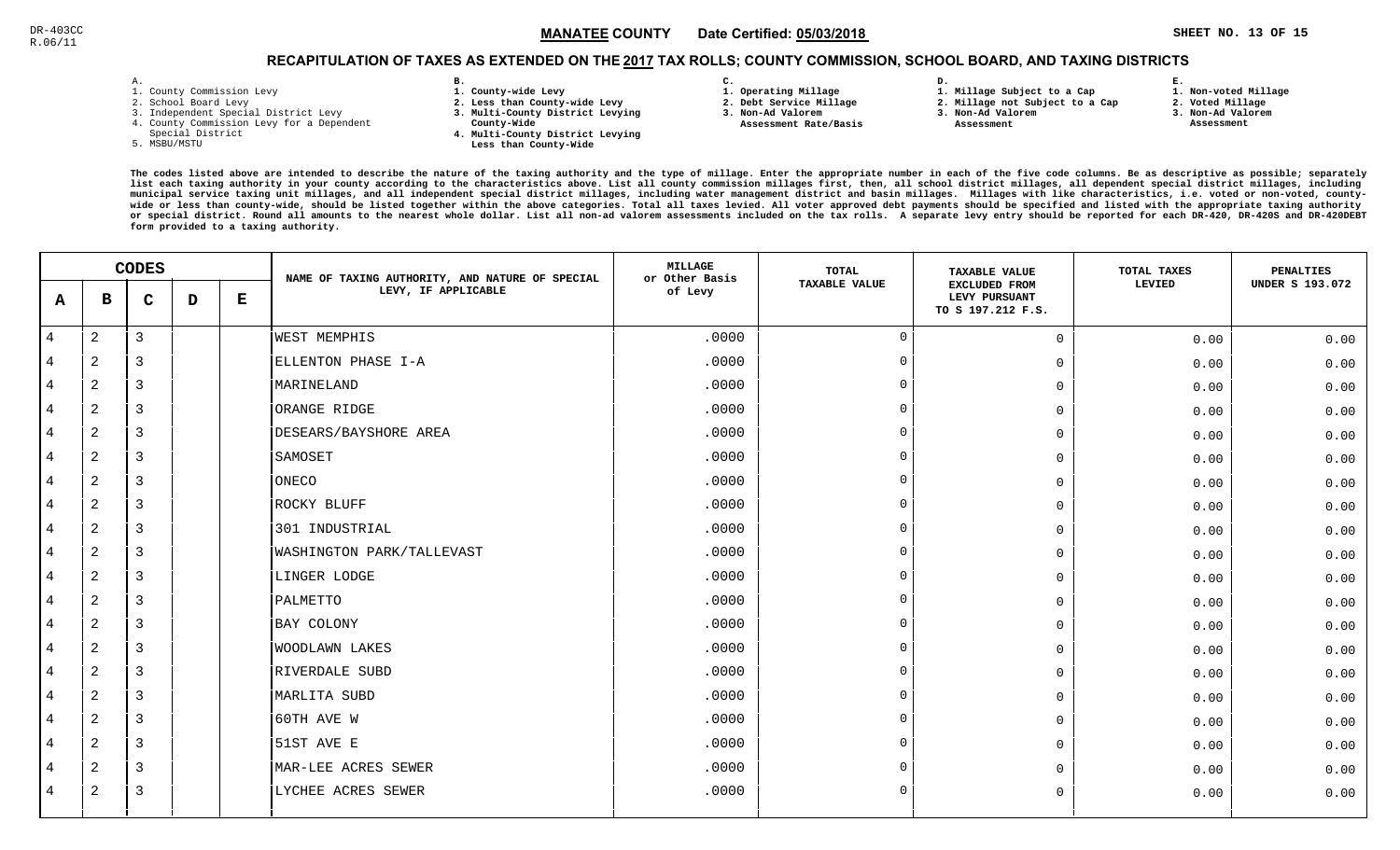**1. Non-voted Millage**

## RECAPITULATION OF TAXES AS EXTENDED ON THE <u>2017</u> TAX ROLLS; COUNTY COMMISSION, SCHOOL BOARD, AND TAXING DISTRICTS

| – | ٠ |  |  |
|---|---|--|--|

- 1. County Commission Levy
- 2. School Board Levy
- 3. Independent Special District Levy
- 4. County Commission Levy for a Dependent
- Special District
- 5. MSBU/MSTU
- **B. 1. County-wide Levy**
- **2. Less than County-wide Levy**
- **3. Multi-County District Levying**
- **County-Wide** 
	- **4. Multi-County District Levying Less than County-Wide**

**C.** 

**3. Non-Ad Valorem Assessment Rate/Basis**

- **1. Operating Millage**
- **2. Debt Service Millage 1. Millage Subject to a Cap**

**D.** 

- **2. Millage not Subject to a Cap3. Non-Ad Valorem**
	- **Assessment**
- 
- **2. Voted Millage3. Non-Ad Valorem**

**E.**

 **Assessment**

| <b>CODES</b>   |                |                | NAME OF TAXING AUTHORITY, AND NATURE OF SPECIAL | <b>MILLAGE</b><br>or Other Basis | <b>TOTAL</b>                   | <b>TAXABLE VALUE</b> | TOTAL TAXES          | <b>PENALTIES</b>                                           |           |                        |
|----------------|----------------|----------------|-------------------------------------------------|----------------------------------|--------------------------------|----------------------|----------------------|------------------------------------------------------------|-----------|------------------------|
| A              | в              | $\mathbf C$    | D                                               | Е                                | LEVY, IF APPLICABLE            | of Levy              | <b>TAXABLE VALUE</b> | <b>EXCLUDED FROM</b><br>LEVY PURSUANT<br>TO S 197.212 F.S. | LEVIED    | <b>UNDER S 193.072</b> |
| $\overline{4}$ | 2              | $\overline{3}$ |                                                 |                                  | 21ST STREET W SEWER            | .0000                | $\Omega$             | $\Omega$                                                   | 0.00      | 0.00                   |
| 4              | $\overline{2}$ | 3              |                                                 |                                  | 22ND STREET W SEWER            | .0000                | $\Omega$             | $\Omega$                                                   | 0.00      | 0.00                   |
| 4              | $\overline{a}$ | 3              |                                                 |                                  | 33RD STREET W SEWER            | .0000                | $\cap$               | $\Omega$                                                   | 2,504.88  | 0.00                   |
| $\overline{4}$ | 2              | $\overline{3}$ |                                                 |                                  | TROPICAL SHORES SEWER          | .0000                | $\cap$               | $\Omega$                                                   | 0.00      | 0.00                   |
| 4              | $\overline{2}$ | 3              |                                                 |                                  | 98TH AVE E (PARRISH) SEWER     | .0000                | $\cap$               | $\Omega$                                                   | 0.00      | 0.00                   |
| 4              | $\overline{2}$ | 3              |                                                 |                                  | SUNKIST ACRES SEWER            | .0000                | $\cap$               | $\cap$                                                     | 0.00      | 0.00                   |
| 4              | $\overline{a}$ | 3              |                                                 |                                  | 29TH ST E SEWER                | .0000                |                      | $\Omega$                                                   | 0.00      | 0.00                   |
| 4              | $\overline{2}$ | 3              |                                                 |                                  | 84TH ST NW SEWER               | .0000                |                      | $\Omega$                                                   | 0.00      | 0.00                   |
| 4              | $\overline{a}$ | 3              |                                                 |                                  | 29TH ST W SEWER                | .0000                | $\Omega$             | $\Omega$                                                   | 0.00      | 0.00                   |
| 4              | 2              | 3              |                                                 |                                  | PEACOCK LANE SEWER             | .0000                | $\Omega$             | $\Omega$                                                   | 2,023.18  | 0.00                   |
| 4              | $\overline{2}$ | 3              |                                                 |                                  | 87TH STCT AND 89TH ST NW SEWER | .0000                | $\cap$               | $\Omega$                                                   | 2,023.21  | 0.00                   |
| $\overline{4}$ | $\overline{2}$ | $\overline{3}$ |                                                 |                                  | ANGELA MARIA RD SEWER          | .0000                | $\Omega$             | $\Omega$                                                   | 0.00      | 0.00                   |
| 4              | $\overline{a}$ | 3              |                                                 |                                  | WINTERLAND ESTATES SEWER       | .0000                | $\Omega$             | $\Omega$                                                   | 13,150.80 | 0.00                   |
| 4              | $\overline{a}$ | 3              |                                                 |                                  | 47TH AVENUE EAST SEWER         | .0000                | $\cap$               | $\Omega$                                                   | 8,430.00  | 0.00                   |
| 4              | 2              | 3              |                                                 |                                  | SOUTHWEST COUNTY TIF           | .0000                |                      | $\Omega$                                                   | 0.00      | 0.00                   |
| 4              | $\overline{a}$ | 3              |                                                 |                                  | SUBURBAN AREA WATERLINE EXTENS | .0000                | $\Omega$             | $\Omega$                                                   | 0.00      | 0.00                   |
| 4              | 2              | 3              |                                                 |                                  | 51ST ST W EAST SIDE            | .0000                | $\Omega$             | $\Omega$                                                   | 0.00      | 0.00                   |
| 4              | $\overline{a}$ | 3              |                                                 |                                  | 51ST ST W WEST SIDE            | .0000                | $\Omega$             | $\Omega$                                                   | 0.00      | 0.00                   |
| 4              | $\overline{2}$ | 3              |                                                 |                                  | HOLIDAY HEIGHTS PHASE I        | .0000                | $\cap$               | $\Omega$                                                   | 0.00      | 0.00                   |
| 4              | 2              | 3              |                                                 |                                  | HOLIDAY HEIGHTS PHASE II       | .0000                | $\Omega$             | $\Omega$                                                   | 0.00      | 0.00                   |